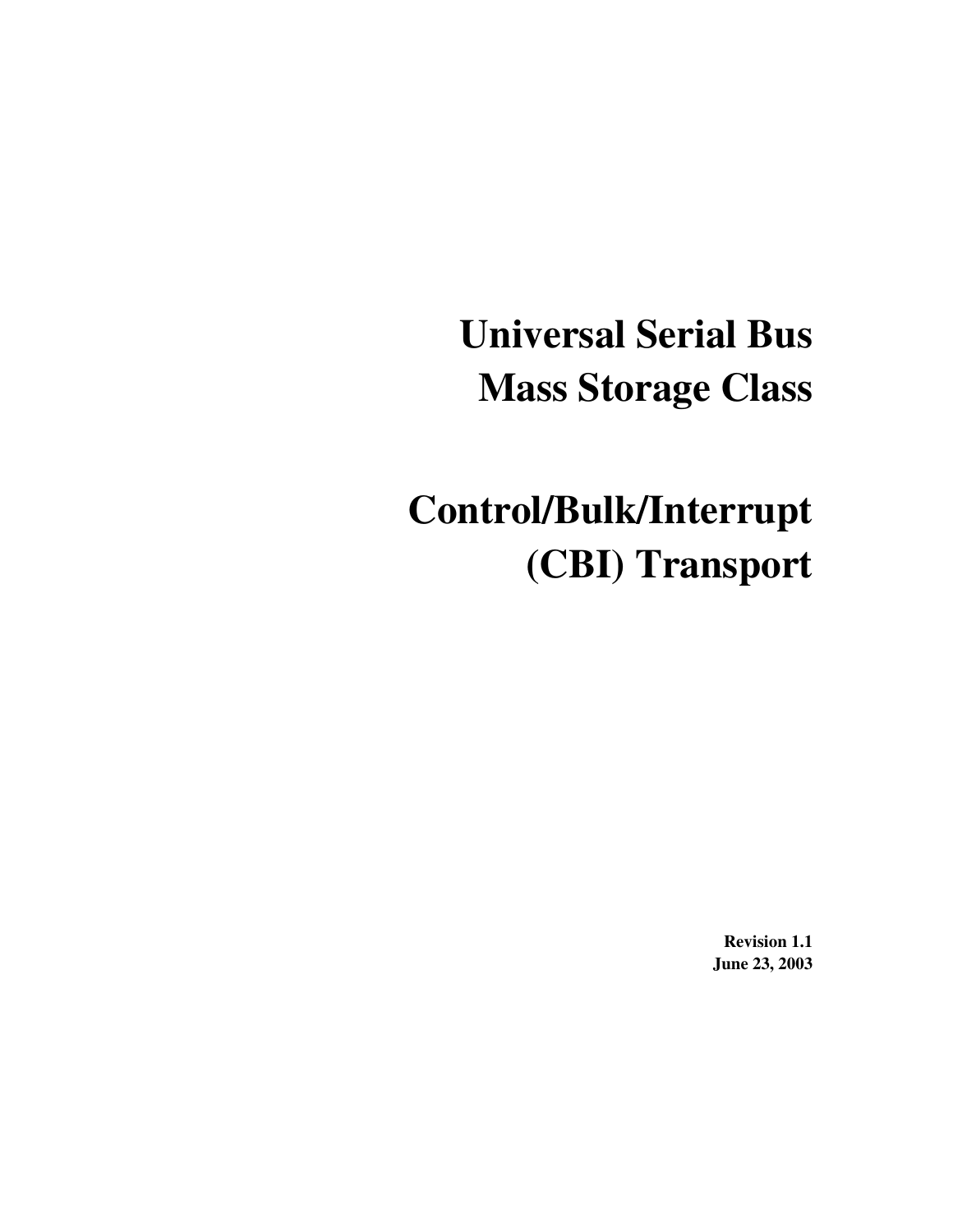| <b>Revision</b> | <b>Issue Date</b>  | <b>Comments</b>                                                                                                                                        |  |  |
|-----------------|--------------------|--------------------------------------------------------------------------------------------------------------------------------------------------------|--|--|
| 1.0             | December 14, 1998  | Initial release.                                                                                                                                       |  |  |
| 1.08            | February $6, 2003$ | CBI_RR020b: Restrict usage of CBI specification to full-speed<br>floppy disk drives only – Redwood City, CA                                            |  |  |
| 1.08a           | April 3, 2003      | CBI_RR021 as amended: clean up references to USB 1.x. Also<br>added new contributors and incorporated bcdUSB editorial<br>modification – Tokyo, Japan. |  |  |
| 1.09            | May 14, 2003       | No objections received. Auto-promote per Tokyo DWG.                                                                                                    |  |  |
| 1.10            | June 23, 2003      | No objections received from public comment. Auto-promote per<br>Seattle DWG.                                                                           |  |  |

# **Change History**

#### **USB Mass Storage Class CBI Transport Specification Copyright © 1998, 2003 USB Implementers Forum. All rights reserved.**

#### **INTELLECTUAL PROPERTY DISCLAIMER**

**THIS SPECIFICATION IS PROVIDED "AS IS" WITH NO WARRANTIES WHATSOEVER INCLUDING ANY WARRANTY OF MERCHANTABILITY, FITNESS FOR ANY PARTICULAR PURPOSE, OR ANY WARRANTY OTHERWISE ARISING OUT OF ANY PROPOSAL, SPECIFICATION, OR SAMPLE.**

**A LICENSE IS HEREBY GRANTED TO REPRODUCE AND DISTRIBUTE THIS SPECIFICATION FOR INTERNAL USE ONLY. NO OTHER LICENSE, EXPRESS OR IMPLIED, BY ESTOPPEL OR OTHERWISE, TO ANY OTHER INTELLECTUAL PROPERTY RIGHTS IS GRANTED OR INTENDED HEREBY.**

**AUTHORS OF THIS SPECIFICATION DISCLAIM ALL LIABILITY, INCLUDING LIABILITY FOR INFRINGEMENT OF PROPRIETARY RIGHTS, RELATING TO IMPLEMENTATION OF INFORMATION IN THIS SPECIFICATION. AUTHORS OF THIS SPECIFICATION ALSO DO NOT WARRANT OR REPRESENT THAT SUCH IMPLEMENTATION(S) WILL NOT INFRINGE SUCH RIGHTS.**

*Please send comments via electronic mail to techsup@usb.org*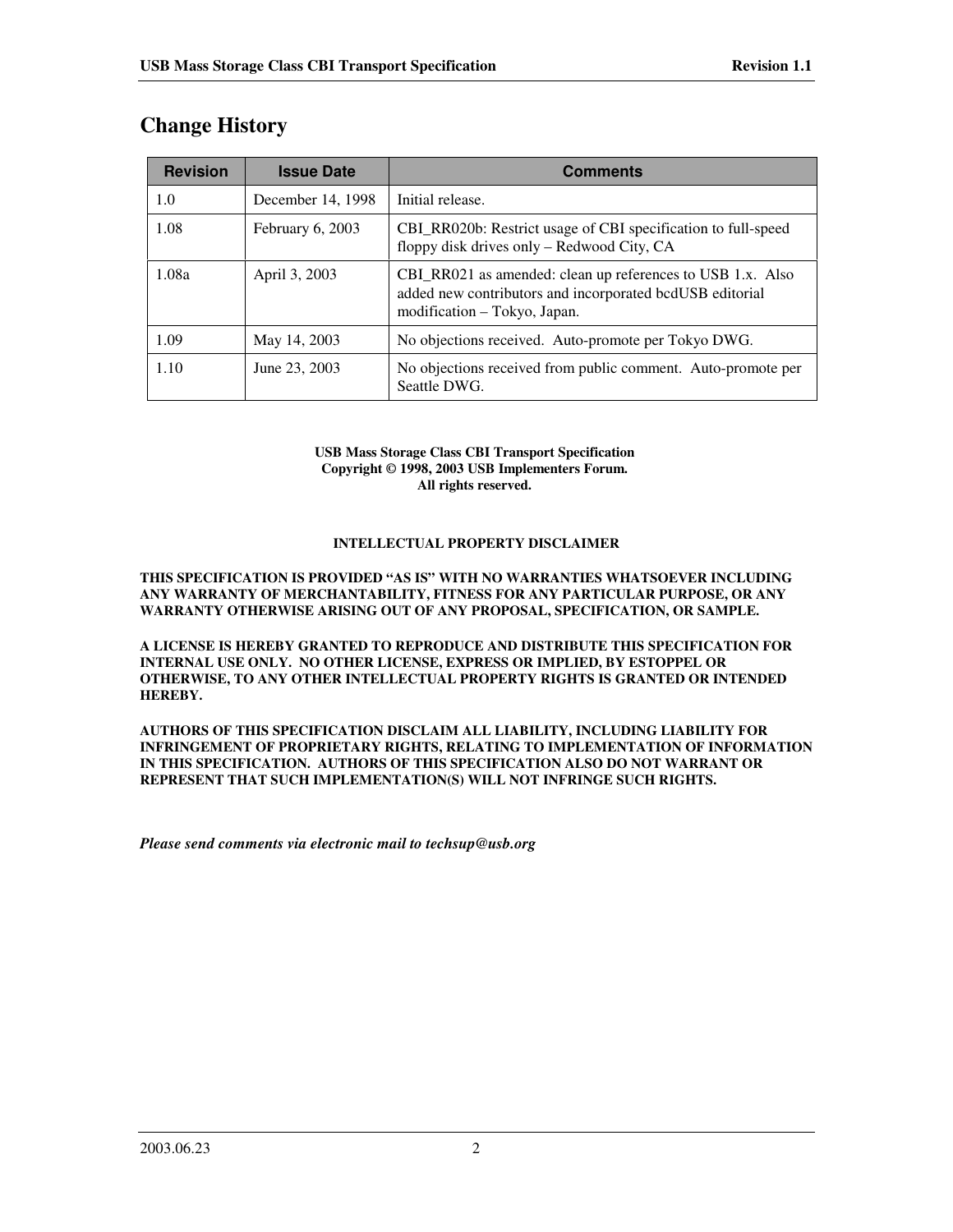# **Technical Editors**

| Curtis E. Stevens | Pacific Digital       |
|-------------------|-----------------------|
| Mike Glass        | Microsoft Corporation |
|                   |                       |
| Mark Williams     | Microsoft Corporation |
| Jim Blackson      | Y-E Data, Inc.        |

# **Contributors**

| David G. Lawrence    | <b>Global Technology Development</b>     |
|----------------------|------------------------------------------|
| Kenichi Hamada       | Y-E Data, Inc.                           |
| Toyoko Shimizu       | Y-E Data, Inc.                           |
| Ryota Okazaki        | <b>NEC</b> Corporation                   |
| Shigeyoshi Hashi     | <b>NEC</b> Corporation                   |
| Dominique L'Allement | <b>MGE</b>                               |
| Hiromichi Oribe      | Hagiwara Sys-Com Co., Ltd.               |
| Yuji Oishi           | Hagiwara Sys-Com Co., Ltd.               |
| Jon Eskdale          |                                          |
| Tim Bradshaw         | Iomega Corporation                       |
| Pat LaVarre          | Iomega Corporation                       |
| Darrell Redford      | Iomega Corporation                       |
| Duane Kanz           | Microsoft Corporation                    |
| Glen Slick           | <b>Microsoft Corporation</b>             |
| Jordan Brown         | Sun Microsystems, Inc.                   |
| Paramita Das         | Sun Microsystems, Inc.                   |
| Mike Chen            | <b>CMD</b> Technology                    |
| Calaimany Bhoopathi  | Shuttle Technology                       |
| Dave Gilbert         | In-System Design, Inc.                   |
| David Luke           | <b>Cypress Semiconductor</b>             |
| Eric Luttman         | <b>Cypress Semiconductor</b>             |
| Sadao Yabuki         | <b>TEAC System Create Corp</b>           |
| Mike Nguyen          | TEAC America, Inc.                       |
| Tsuyoshi Osawa       | <b>TEAC Corporation</b>                  |
| <b>Steven Smith</b>  | eTEK Labs                                |
| Mike Leibow          | eTEK Labs                                |
| Yoshitaka Ota        | Konica                                   |
| <b>Albert Saraie</b> | Sicore Systems                           |
| <b>Trenton Henry</b> | <b>Standard Microsystems Corporation</b> |
| <b>Bill Stanley</b>  | Adaptec                                  |
| Shing F. Lin         | Adaptec                                  |
| Alex Afshar          | Matsushita Semiconductor                 |
| James Quigley        | Iomega Corporation                       |
| Mike Poulsen         | Iomega Corporation                       |
| David Jolley         | Iomega Corporation                       |
| Al Rickey            | Phoenix Technologies Ltd.                |
| Mark McCoy           | Anchor Chips Inc.                        |
| <b>Steve Bayless</b> | Hewlett-Packard                          |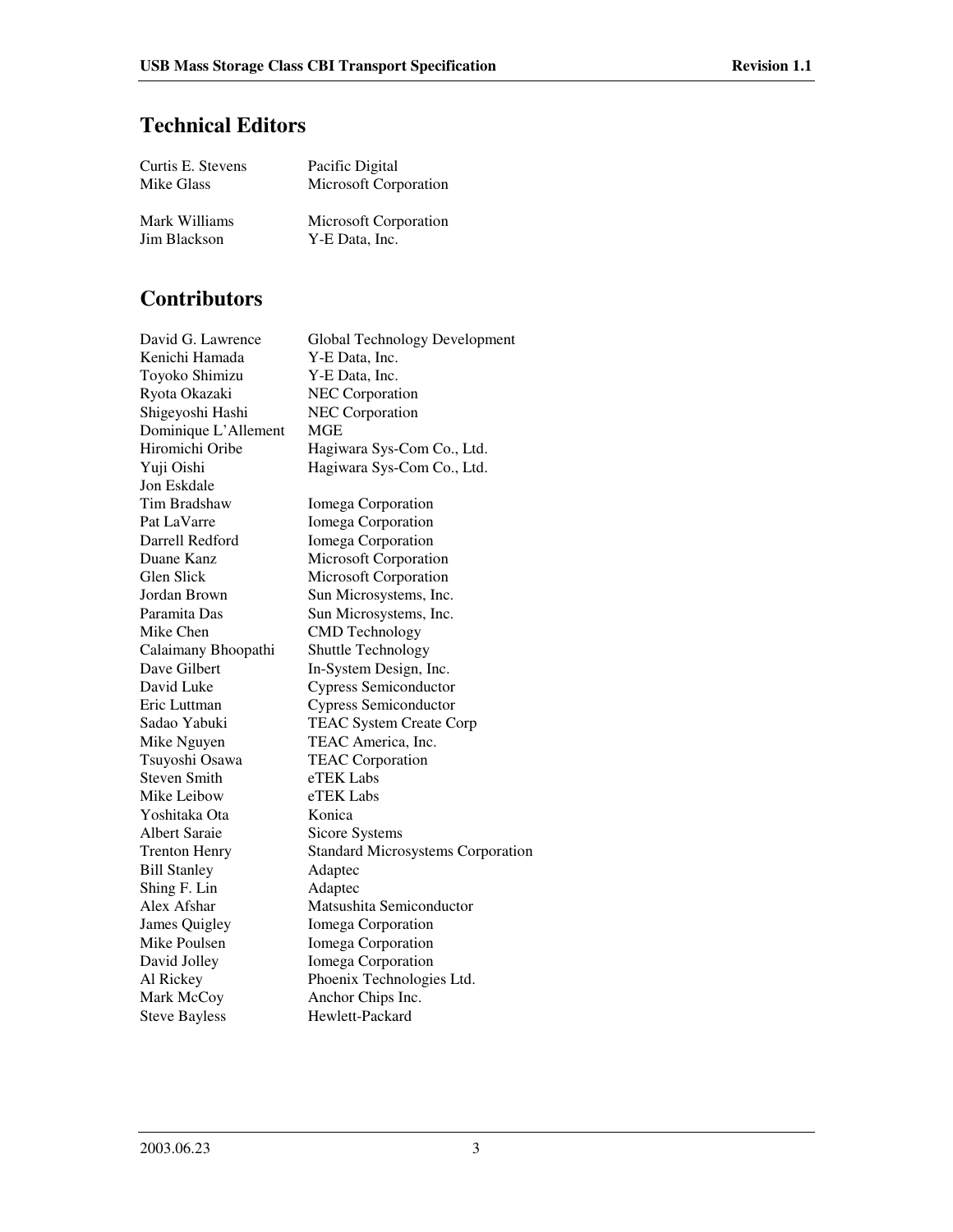| Takashi Matsui      | Nanao                        |
|---------------------|------------------------------|
| Masahiro Ito        | Yamagata Fujitsu             |
| Steve Kolokowsky    | Cypress Semiconductor        |
| Nathan Obr          | Microsoft Corporation        |
| Frits Vanderlinden  | Sun Microsystems             |
| Jim Sandman         | Iomega Corporation           |
| <b>Bill Russell</b> | Canon                        |
| David Cho           | Genesys Logic                |
| Sean S. Cho         | Genesys Logic                |
| David Sheu          | Genesys Logic                |
| Aaron Sun           | Genesys Logic                |
| Antonis Lazaridis   | <b>TDK</b> Corporation       |
| Hiroki Masui        | <b>Standard Microsystems</b> |
| Kiichi Muto         | <b>NEC</b> Electronics       |
|                     |                              |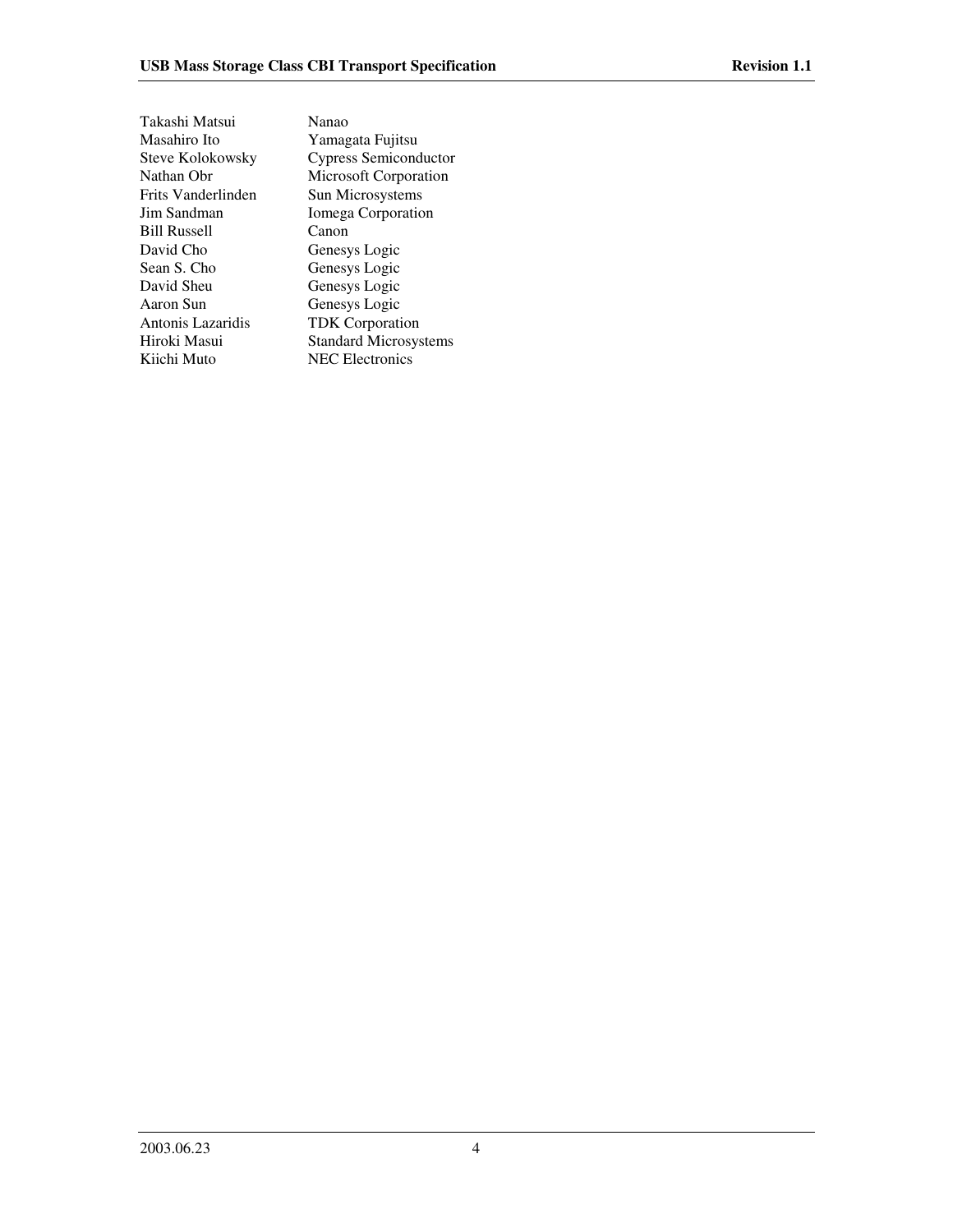# **Table of Contents**

| 1. |       |       |     |  |  |  |
|----|-------|-------|-----|--|--|--|
|    | 1.1   |       |     |  |  |  |
|    | 1.2   |       |     |  |  |  |
|    | 1.3   |       |     |  |  |  |
|    | 1.4   |       |     |  |  |  |
|    | 1.4.1 |       |     |  |  |  |
|    | 1.4.2 |       |     |  |  |  |
|    | 1.4.3 |       |     |  |  |  |
|    | 1.4.4 |       |     |  |  |  |
|    | 1.5   |       |     |  |  |  |
| 2. |       |       |     |  |  |  |
|    | 2.1   |       |     |  |  |  |
|    | 2.2   |       |     |  |  |  |
|    | 2.3   |       |     |  |  |  |
|    | 2.3.1 |       |     |  |  |  |
|    |       | 2.3.2 |     |  |  |  |
|    | 2.4   |       |     |  |  |  |
|    | 2.4.1 |       |     |  |  |  |
|    | 2.4.2 |       |     |  |  |  |
|    | 2.4.3 |       |     |  |  |  |
|    | 2.5   |       |     |  |  |  |
|    | 2.5.1 |       |     |  |  |  |
|    | 2.5.2 |       |     |  |  |  |
|    | 2.5.3 |       |     |  |  |  |
|    | 2.6   |       |     |  |  |  |
| 3. |       |       | .21 |  |  |  |
|    | 3.1   |       |     |  |  |  |
|    | 3.2   |       |     |  |  |  |
|    | 3.3   |       |     |  |  |  |
|    | 3.4   |       |     |  |  |  |
|    | 3.4.1 |       |     |  |  |  |
|    |       | 3.4.2 |     |  |  |  |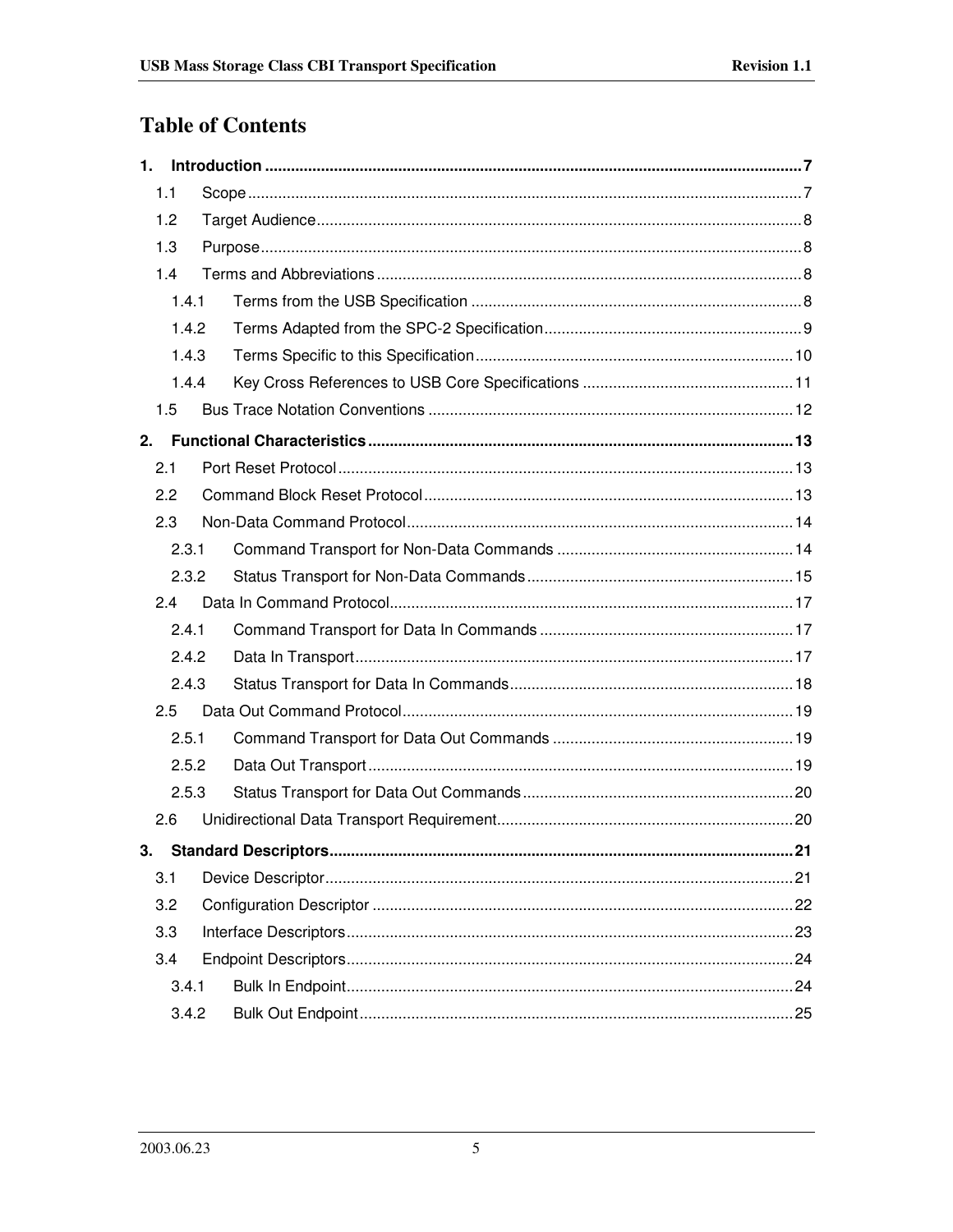# **List of Tables**

| Table 2.2 - Example of Command Block Status Transport by Interrupt Pipe 16 |  |
|----------------------------------------------------------------------------|--|
|                                                                            |  |
|                                                                            |  |
|                                                                            |  |
|                                                                            |  |
|                                                                            |  |
|                                                                            |  |
|                                                                            |  |
|                                                                            |  |
|                                                                            |  |
|                                                                            |  |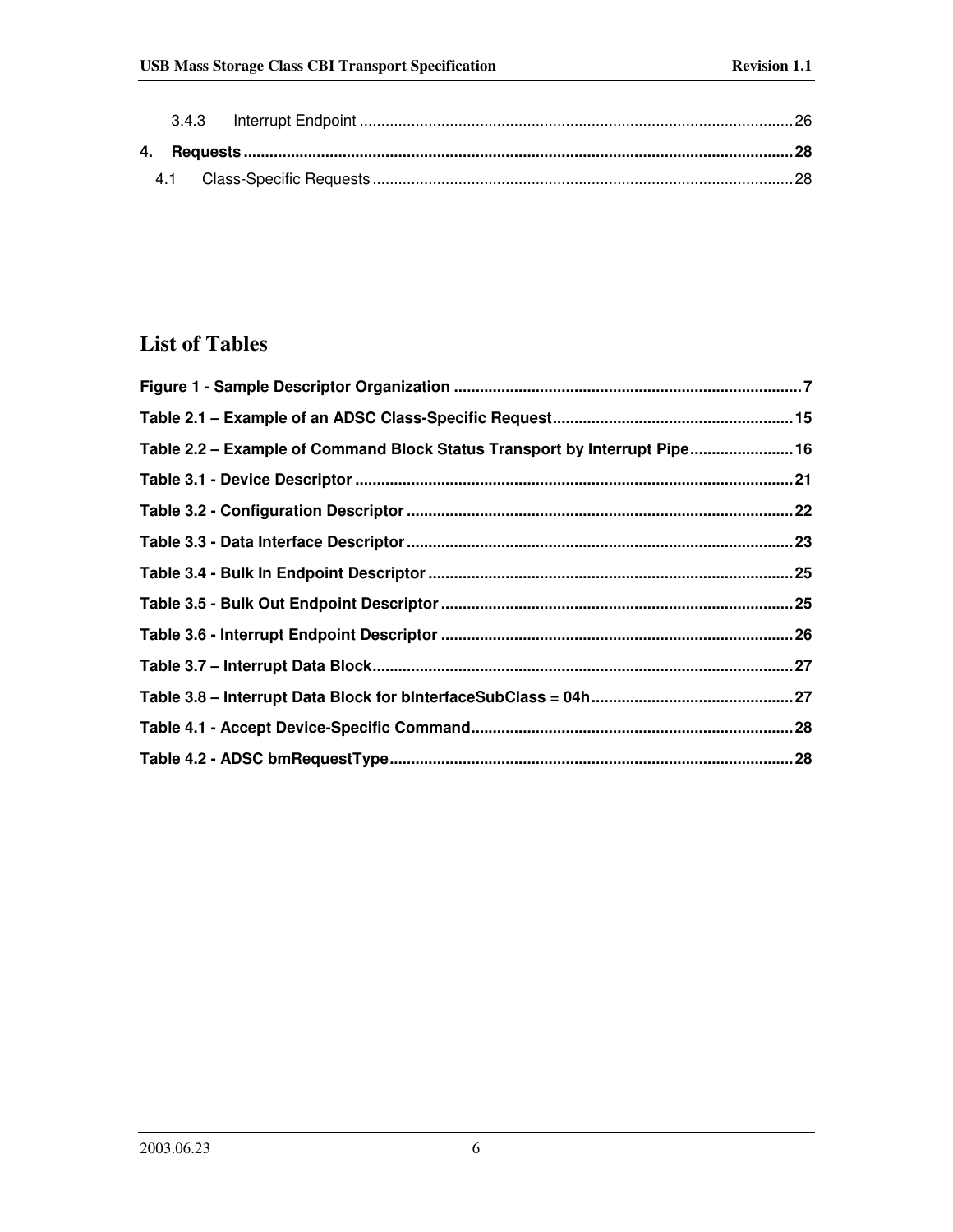# **1. Introduction**

The Universal Serial Bus (USB) is a communications architecture that gives a PC the ability to interconnect a variety of devices via a simple four-wire cable. The USB is actually a two-wire serial communication link that runs at 1.5, 12, or 480 megabits (Mbs) per second. USB protocols can configure devices at startup or when they are plugged in at run time.

How devices on the USB bus behave is the subject of this and other USB Device Class Specifications.

Devices in a given class can be broken into subclasses. These divisions allow software to search the bus and select all of the devices that it can control. Each device can have one or more configurations that define how the device functions. A device that can function in several different ways will have a configuration for each function. A *configuration* is a collection of interfaces. An *interface* specifies which hardware in the device will interact with the USB. Each of these pieces of hardware is called an *endpoint*. Therefore, an interface is a collection of endpoints (for each *alternate setting* of the interface). The USB Device Class Definitions define the default configurations, interfaces, alternate settings, and endpoints that a device in a given class or subclass should provide.

A *descriptor* describes general information about a device, configuration, interface, or endpoint. Figure 1 shows the hierarchical organization of USB descriptors.



**Figure 1 - Sample Descriptor Organization**

# **1.1 Scope**

• A familiarity with the USB specification is assumed.

This specification addresses the **Control/Bulk/Interrupt (CBI) architecture**, in which the Control, Bulk In/Out and Interrupt endpoints are used for communication between the host and device. That is, the Control endpoint is used to transport command blocks to the device via a class-specific request, as well as to transport standard USB requests. The Bulk In and Bulk Out endpoints are used to transport data between the host and the device. The Interrupt endpoint is used to signal command completion.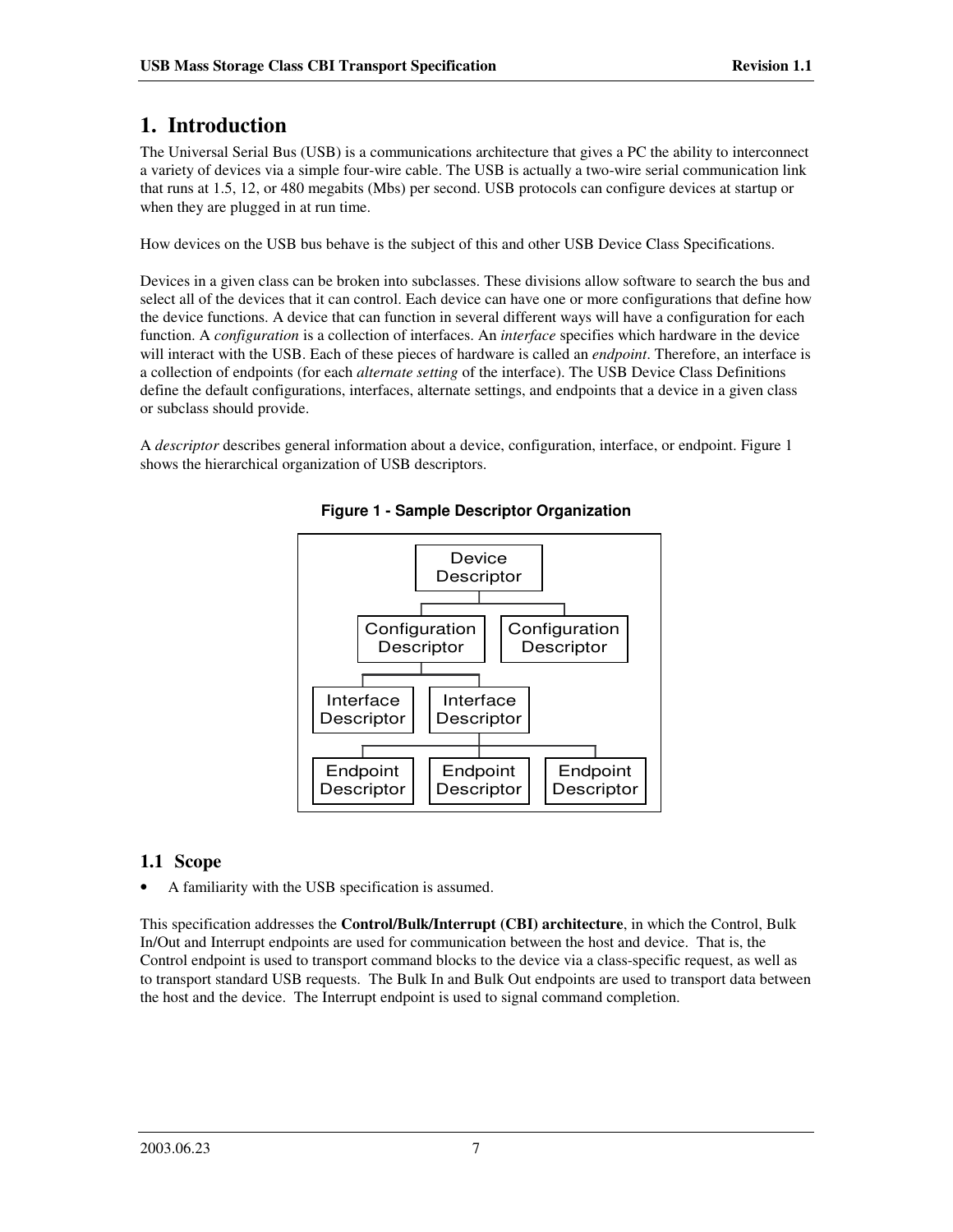This specification assumes the host complies with the USB specification. Nothing in this specification, in its original intent, contradicts the USB specification.

This specification is approved for use only with full-speed floppy disk drives. CBI shall not be used in highspeed capable devices, or in devices other than floppy disk drives. Usage of CBI for any new design is discouraged.

A floppy disk drive shall return in response to an Inquiry (opcode 12h) command, a Peripheral Device Type of 00h and a Removable Media Bit (RMB) set to one which indicates that the media is removable.

## **1.2 Target Audience**

The CBI and Bulk-Only specifications are each intended to be stand-alone documents for the USB Mass Storage sub-class, enabling development of a USB Mass Storage compliant device. A device manufacturer *may* choose to implement both CBI and Bulk-Only, but shall follow each specification as applicable.

The Bootability specification is considered an enhancement to either the CBI or Bulk-Only specifications. Devices *may* be CBI only, Bulk-Only, and not be Bootable. However, to be bootable, the device must comply with the Bootability specification, as well as the CBI specification or the Bulk-Only specification or both.

## **1.3 Purpose**

The purpose of this document is to provide some common descriptions of the USB configuration, interface, and endpoint descriptors, as well as a communications protocol, for operating system, BIOS, and peripheral designers implementing support for CBI mass storage devices. Subclasses are defined that associate device types with industry standard command block definitions. This specification shows how command blocks are delivered to a device and what the device response will be. This provides a framework for designing the peripherals of a given type or subclass.

## **1.4 Terms and Abbreviations**

This section defines important terms used in other sections of this specification. Some of the term definitions are copied from other specifications, such as the *Universal Serial Bus Specification* or the *SCSI Primary Commands – 2 (SPC-2)* specifications.

#### **1.4.1 Terms from the USB Specification**

The following term definitions are copied from the *Universal Serial Bus Specification*, Revision 2.0, for the convenience of the reader.

| ACK                     | Handshake packet indicating a positive acknowledgment.                                                                                                         |
|-------------------------|----------------------------------------------------------------------------------------------------------------------------------------------------------------|
| <b>Control Transfer</b> | One of four Universal Serial Bus transfer types. Control transfers<br>support configuration/command/status type communications between<br>client and function. |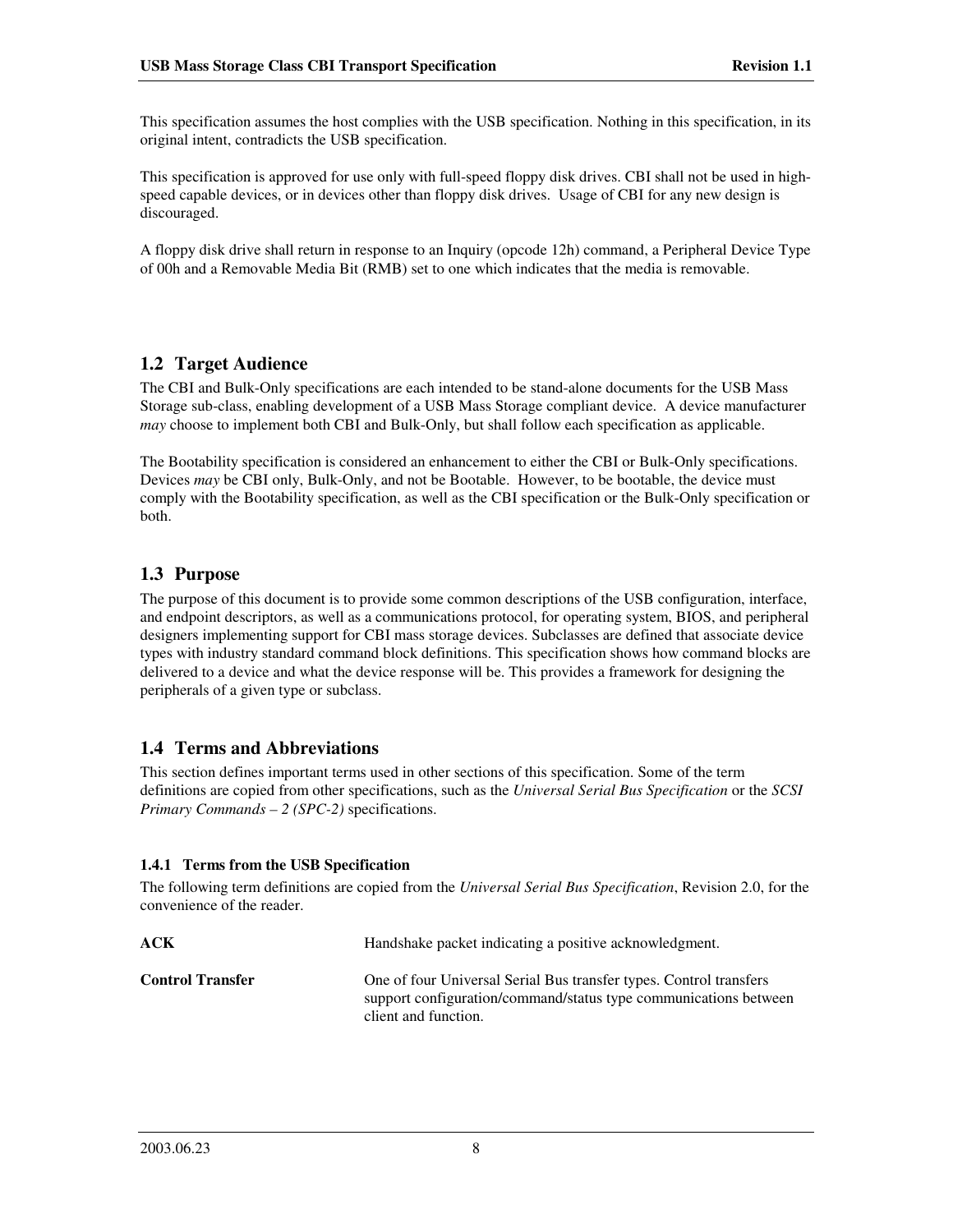| <b>Endpoint Address</b>                          | The combination of an endpoint number and an endpoint direction on a<br>USB device. Each endpoint address supports data transfer in one<br>direction.                                                                                                   |  |  |
|--------------------------------------------------|---------------------------------------------------------------------------------------------------------------------------------------------------------------------------------------------------------------------------------------------------------|--|--|
| <b>Endpoint Number</b>                           | A four-bit value between 0H and FH, inclusive, associated with an<br>endpoint on a USB device.                                                                                                                                                          |  |  |
| <b>NAK</b>                                       | Handshake packet indicating a negative acknowledgment.                                                                                                                                                                                                  |  |  |
| <b>Stage</b>                                     | One part of the sequence composing a control transfer; i.e., the Setup<br>stage, the Data stage, and the Status stage.                                                                                                                                  |  |  |
| 1.4.2 Terms Adapted from the SPC-2 Specification |                                                                                                                                                                                                                                                         |  |  |
| <b>ASC</b>                                       | An acronym for Additional Sense Code. A device uses ASCs to provide<br>additional detail describing the Sense Key.                                                                                                                                      |  |  |
| <b>ASCQ</b>                                      | An acronym for Additional Sense Code Qualifier. A device uses<br>ASCQs to provide further detail describing the ASC.                                                                                                                                    |  |  |
| <b>Command Block</b>                             | Also called Command Descriptor Block. A structure defined by the<br>command set used to communicate commands from the host to the<br>device. The command block is carried by an ADSC over the USB<br>during Command Block Transport.                    |  |  |
| <b>Immediate Command Block</b>                   | A Command Block which has an immediate bit set, typically starting a<br>long-running operation at the device. The device returns preliminary<br>status information to the host via Status Transport as soon as the<br>command block has been validated. |  |  |
| <b>Sense Data</b>                                | Data describing an error or exceptional device condition that a device<br>delivers to the host.                                                                                                                                                         |  |  |
| <b>SK</b>                                        | An acronym for Sense Key. A device reports generic categories of error<br>and exception conditions in the Sense Key. The host can use the Sense<br>Key information to select high-level error recovery procedures.                                      |  |  |
| <b>Unit Attention Condition</b>                  | A state that a device maintains while it has asynchronous status<br>information to report to the host. This is not the same as a Persistent<br>Command Block failure.                                                                                   |  |  |
| <b>Unrecoverable Error</b>                       | A condition in which the device cannot complete the command such as<br>no media, device failure, etc. This is one reason but not the only reason<br>for Command Block failure.                                                                          |  |  |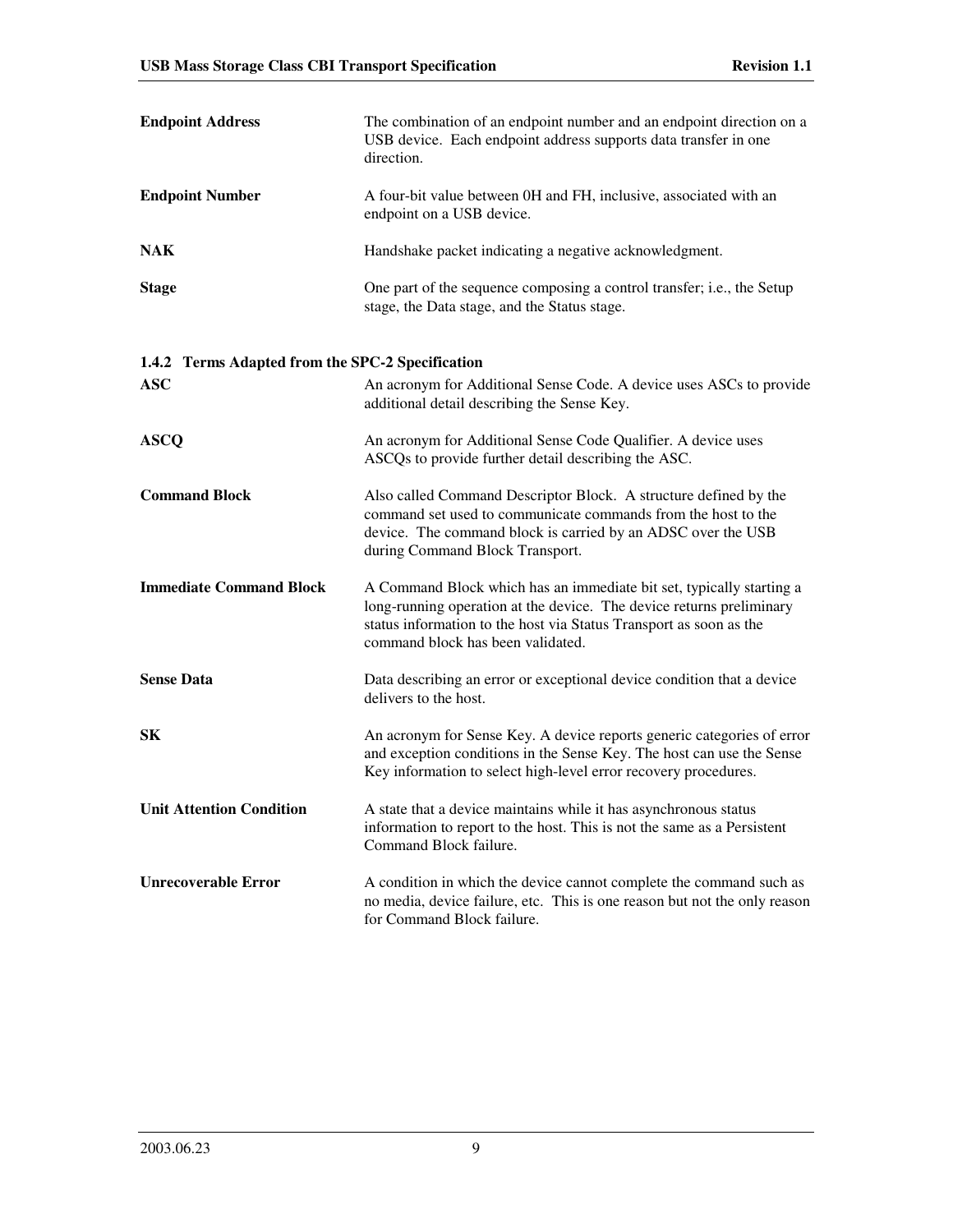| <b>ADSC</b>                    | Acronym for the Accept Device Specific Command class-specific<br>request. The ADSC is the USB wrapper that surrounds a Command<br>Block when transported across the USB.                                                                                                                                                                                                                                                                          |
|--------------------------------|---------------------------------------------------------------------------------------------------------------------------------------------------------------------------------------------------------------------------------------------------------------------------------------------------------------------------------------------------------------------------------------------------------------------------------------------------|
| <b>Class Specific Request</b>  | All USB devices respond to requests from the host on the device's<br>default pipe. These transfers are made using control transfers. A request<br>is contained in the data portion of a SETUP packet. The Universal<br>Serial Bus Specification defines a set of standard requests for all USB<br>devices. When a class of devices is defined, requests specific to that<br>class of devices, which extend the standard requests, can be defined. |
| <b>Clear stall</b>             | Use of the USB standard Clear Feature request with the standard<br>ENDPOINT_HALT feature selector. In other words, a Clear Feature<br>(ENDPOINT_HALT) request issued by the host.                                                                                                                                                                                                                                                                 |
| <b>Command</b>                 | Not a useful term in this specification. Use the more specific terms<br>Command Block or USB request.                                                                                                                                                                                                                                                                                                                                             |
| <b>Command Block Failure</b>   | The condition where a Command Block has completed with a<br>Command Block Status of Failed. This is not the same as Command<br>Transport failure. A stall in Command Block Transport is one way for<br>the device to signal Command Block Failure to the host, but not the<br>only way.                                                                                                                                                           |
| <b>Command Block Status</b>    | Either In-progress, Passed, or Failed                                                                                                                                                                                                                                                                                                                                                                                                             |
| <b>Command Block Transport</b> | In general, Command Block Transport is the way the host sends a<br>Command Block to the device.                                                                                                                                                                                                                                                                                                                                                   |
|                                |                                                                                                                                                                                                                                                                                                                                                                                                                                                   |
| <b>Final Status</b>            | Whether a long running operation begun by an Immediate Command<br>Block is In-progress, or has Passed, or has Failed                                                                                                                                                                                                                                                                                                                              |
| <b>May</b>                     | A keyword that indicates an option.                                                                                                                                                                                                                                                                                                                                                                                                               |
| Op                             | Operation code. A two-digit hexadecimal value defined by the<br>command set indicating the command encoded in a Command Block.                                                                                                                                                                                                                                                                                                                    |
| <b>Phase Error</b>             | The result of the device and the host disagreeing on expected data<br>transfer size and/or direction.                                                                                                                                                                                                                                                                                                                                             |
| <b>Preliminary Status</b>      | Not the final status, but rather merely the Command Block Status of an<br><b>Immediate Command Block</b>                                                                                                                                                                                                                                                                                                                                          |
| <b>Shall</b>                   | A keyword that indicates a requirement.                                                                                                                                                                                                                                                                                                                                                                                                           |

#### **1.4.3 Terms Specific to this Specification**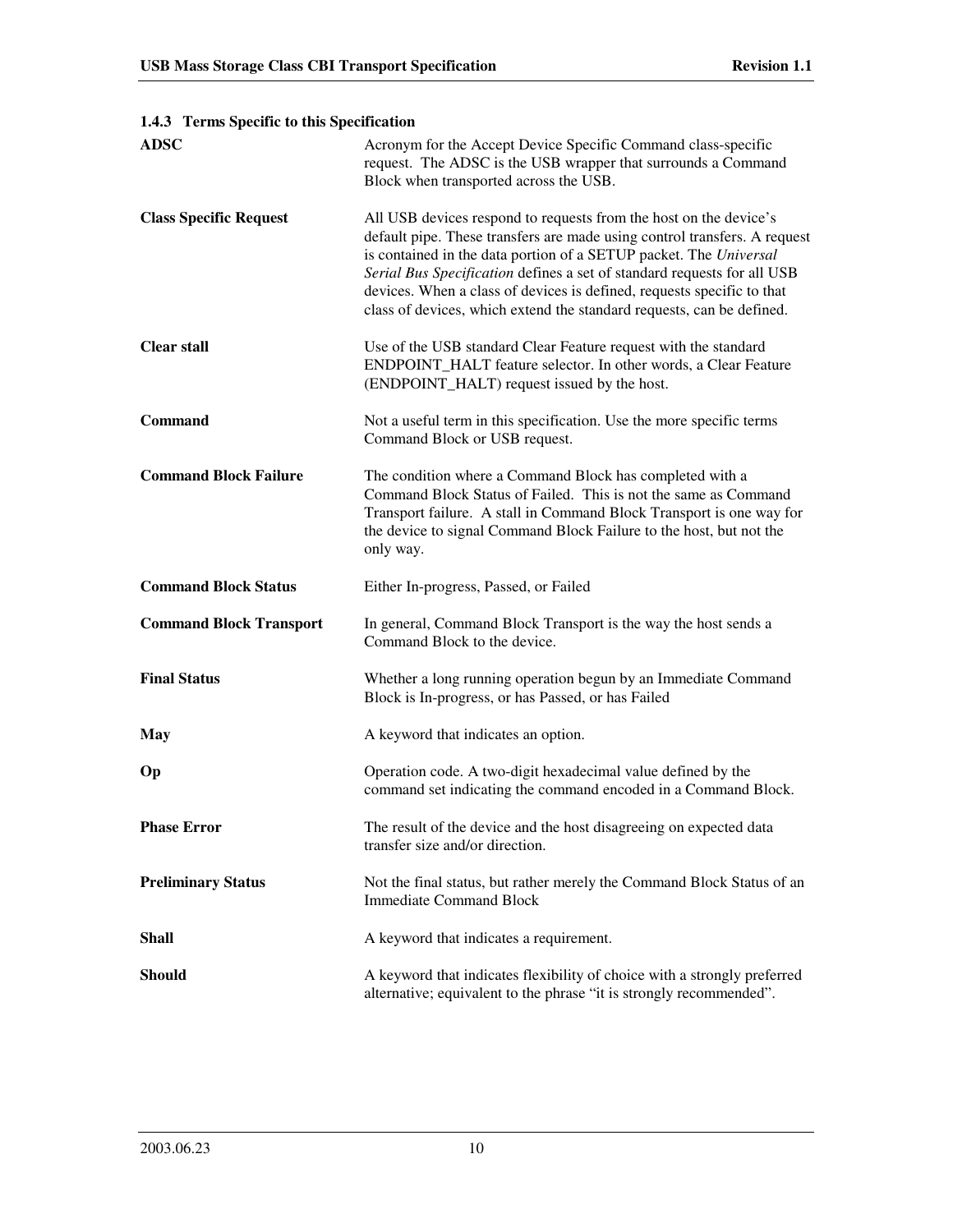**Status Transport** In general, Status Transport is the way a device sends status to the host.

#### **1.4.4 Key Cross References to USB Core Specifications**

This section provides cross-references to key sections of the *USB Specification*, Revision 2.0. The referenced sections of the USB Specification describe rules and concepts that are useful in understanding this specification.

**Disallow STALL of Setup Stage of Control Transfer** See sections 5.5.5 and 8.5.3.

**Port Reset** See section 10.2.8.1.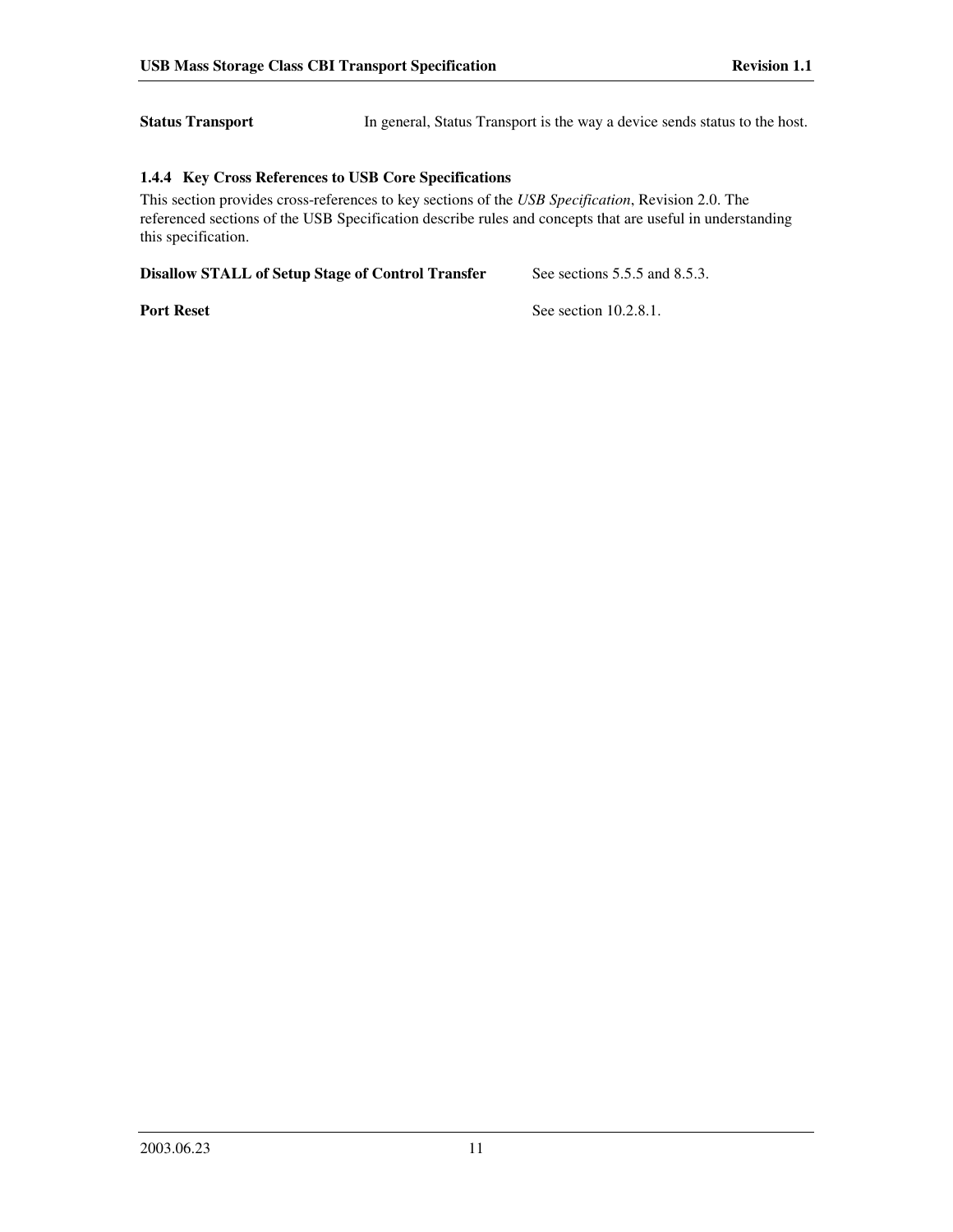## **1.5 Bus Trace Notation Conventions**

This section outlines the conventions used for gathering bus traces from devices designed using the Control-Bulk-Interrupt USB Mass Storage specification as shown in chapter 2.

Basic conventions used:

- The letter lowercase letter "x" prefixes hexadecimal numbers.
- The ":" (colon) and "" (blank) are interchangeable. Colons associate together, visually in a trace, the bytes of a multi-byte field.
- EOP is implied, though not shown, by the trailing ")" parenthesis in the form "DATA $(x$  XX XX ... $)$ "
- "DATA()" is an empty packet (i.e. just EOP from the host Out or from the device In, no other data).
- USB PIDs shown include SOF ACK NAK STALL SETUP OUT IN DATA0 DATA1.
- The bits of a PID can appear in time order of the bus, or reversed.
- ADDR( $x7F$ ) is just an example of a device address.  $x00$  to  $x7F$  may be valid the host chooses this value during enumeration.
- ENDP(x1) is just an example of a bulk IN endpoint number. ENDP(x2) is just an example of a bulk OUT endpoint number.  $ENDP(x3)$  is just an example of an interrupt endpoint number. x1 to x1F may be valid – the device reports this value during enumeration. Because the endpoint number and the direction together form a distinct endpoint address, the endpoint number may be the same for bulk IN and bulk OUT, or for interrupt IN and bulk OUT. ENDP $(x0)$  is the required default control endpoint number.
- The choice of DATA0 and DATA1 are examples. Bulk and interrupt traffic in particular often begin with one or the other. The *USB Specification* gives rules for when the host changes its choice of this "data toggle" and how the device responds to the two different choices at different times.
- NAK in examples shows the possibility of the NAK, without requiring that NAK.
- Repeat of NAK is not shown.
- SOF in examples shows the possibility of the SOF, without requiring that SOF.
- **IDLE** is not shown.
- Bit-stuffing, CRCs, and idle times are not shown.
- No babble shown, no violation of *MaxPacketSize* of endpoint shown.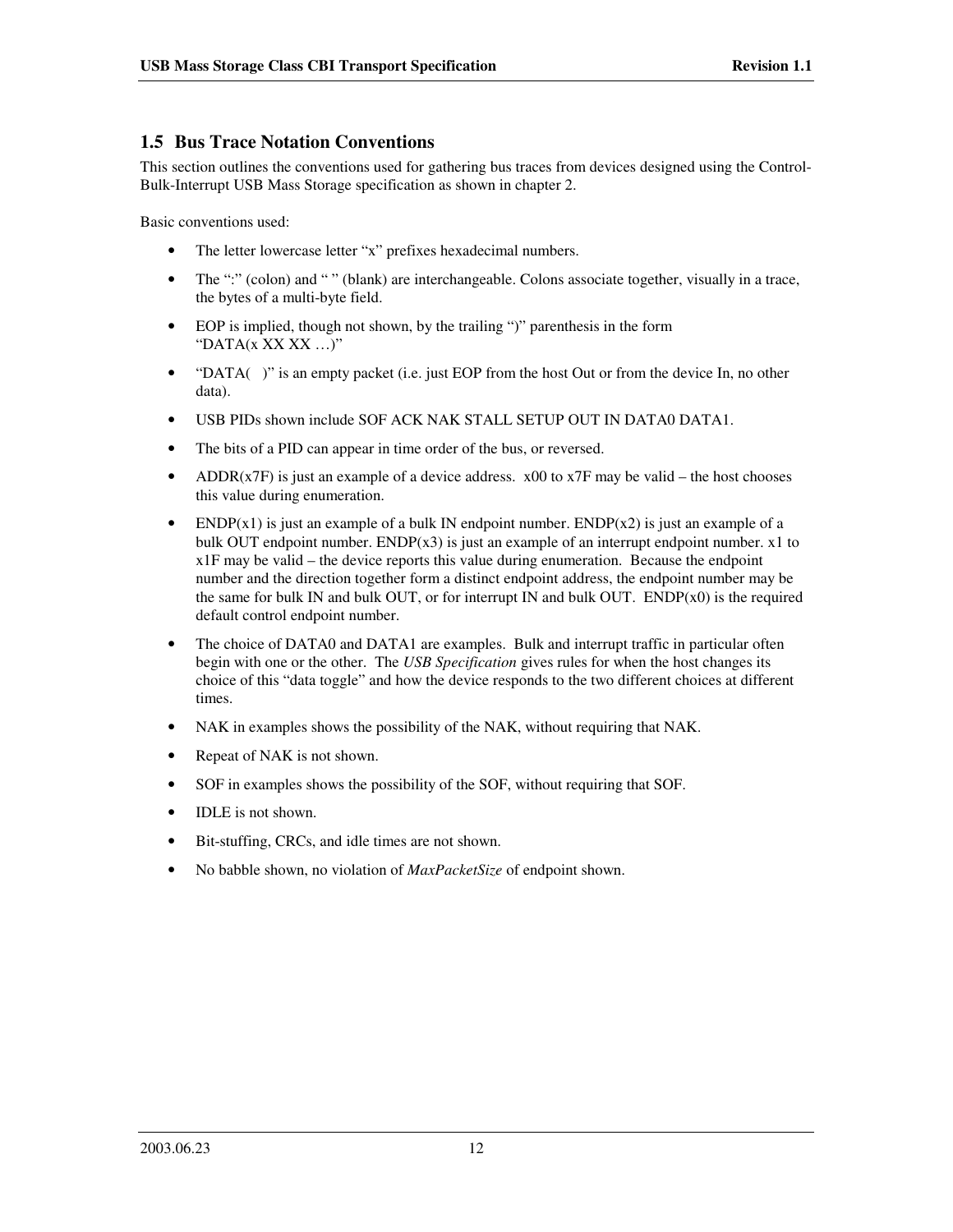# **2. Functional Characteristics**

The host and mass storage devices communicate over the USB using the protocols described by this specification. These protocols are based on the command/data/status style of communication. That is, the protocols transport command blocks from the host to the device; transport data between the host and device; transport "status" of the command block from the device to the host; and allow the host to reset the device.

Mass storage devices shall accept two types of resets and three types of command blocks.

The two types of resets are:

- Port Reset
- Command Block Reset

The three types of command blocks are:

- Non-Data
- Data-In
- Data-Out

The three types of command blocks, with their respective protocols, including status and error reporting, are covered below. The host decides which protocol to try. The device then decides whether to cooperate. The " Status" of a command block is given by the device and is one of In-Progress, Passed, or Failed.

This specification does not define how the device responds if the host fails to comply with the requirements of this specification (often expressed using the phrase " the host shall …"). A host that discovers it has violated protocol inadvertently should reset the device.

## **2.1 Port Reset Protocol**

See the *USB Specification*.

If a mass storage device does not respond as outlined in this specification, the host may resort to a port reset of the offending device.

**WARNING:** Using Port Reset to abort an In-Progress command may result in the loss of data.

## **2.2 Command Block Reset Protocol**

Before taking the drastic action of a Port Reset, the host may first try a Command Block Reset.

To issue a Command Block Reset, the host shall use the Non-Data Command Protocol to transport the command block:

1Dh 04h FFh FFh FFh FFh ...

The device may use the trailing FFh bytes to distinguish the Command Block Reset from the legacy op 1Dh SEND DIAGNOSTIC command block.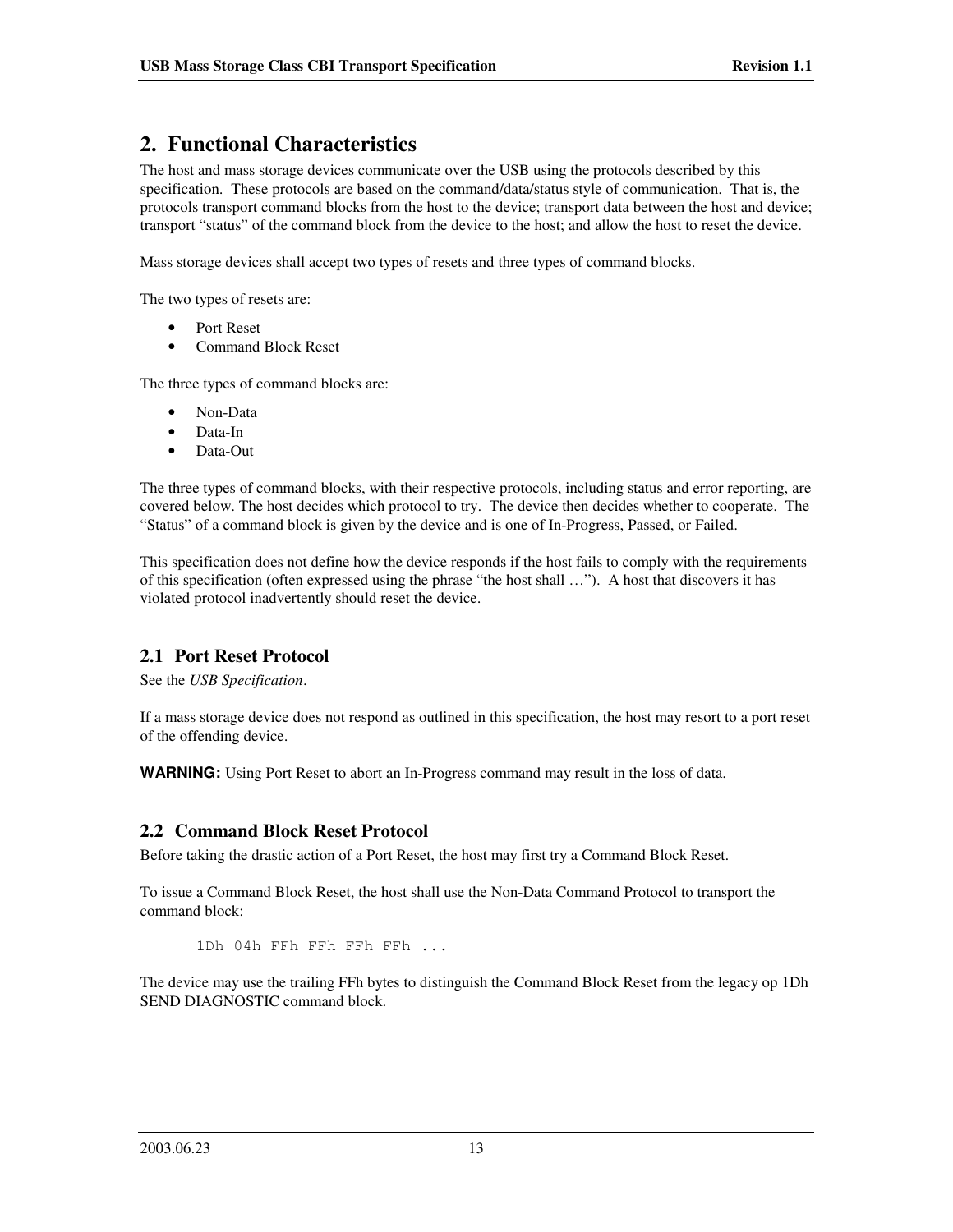Upon receipt of a Command Block Reset, the device shall

- 1. Attempt to abort any currently executing command or data transfer;
- 2. Drop any command blocks that may be queued for execution;
- 3. Discard any data buffered at the device;
- 4. Reset the mass storage portion of the device, as described in the corresponding industry standard documents indicated by the *bInterfaceSubClass* field (i.e. perform a self-test, initialize the device's operating modes to there default conditions);
- 5. Clear any persistent command block failure condition.

After a Command Block Reset completes, the Stall condition and data toggle of the device's endpoints are undefined. The host shall send a Clear Feature (ENDPOINT\_HALT) USB standard request to both the Bulk In and Bulk Out pipes to clear any Stall conditions and reset the data toggles.

**WARNING:** Using Command Block Reset to abort an In-Progress command may result in the loss of data.

## **2.3 Non-Data Command Protocol**

The host shall use the Non-Data Command Protocol to transport a command block and its status with no accompanying data.

#### **2.3.1 Command Transport for Non-Data Commands**

The host shall send each command block to the device via a Control Transfer to the default control pipe (endpoint number zero). The host shall begin the Command Transport with a class-specific request (the ADSC). The host shall send the Command Transport Data in the Data Stage of the Control Transfer. The Command Transport is completed with the completion of the Status Stage of the Control Transfer.

The format, length, and padding of the command block is defined by the command set of the device, as indicated by the Subclass code (see the *USB Mass Storage Class Specification Overview*.).

According to the *USB Specification*, the host shall fragment the command block and toggle between DATA0 and DATA1 as needed to respect the *MaxPacketSize* reported in the Device descriptor.

The device may delay Command Transport indefinitely by NAK in the Data Stage and/or Status Stage of the Control Transfer, subject to the limitations expressed in the rest of this specification.

**Note:** The previous paragraph states a class-specific exemption to the *USB Specification*.

The device may fail the Command Transport by STALL in the Data Stage or Status Stage of the Control Transfer. Else the device shall accept the Command Transport Data by ACK in the Data Stage and Status Stage of the Control Transfer.

Successful transport of Command Transport Data does not necessarily imply the status of the command block contained therein is Passed. See the discussion of Status Transport.

Table 2.1 shows an example of the ADSC class-specific request.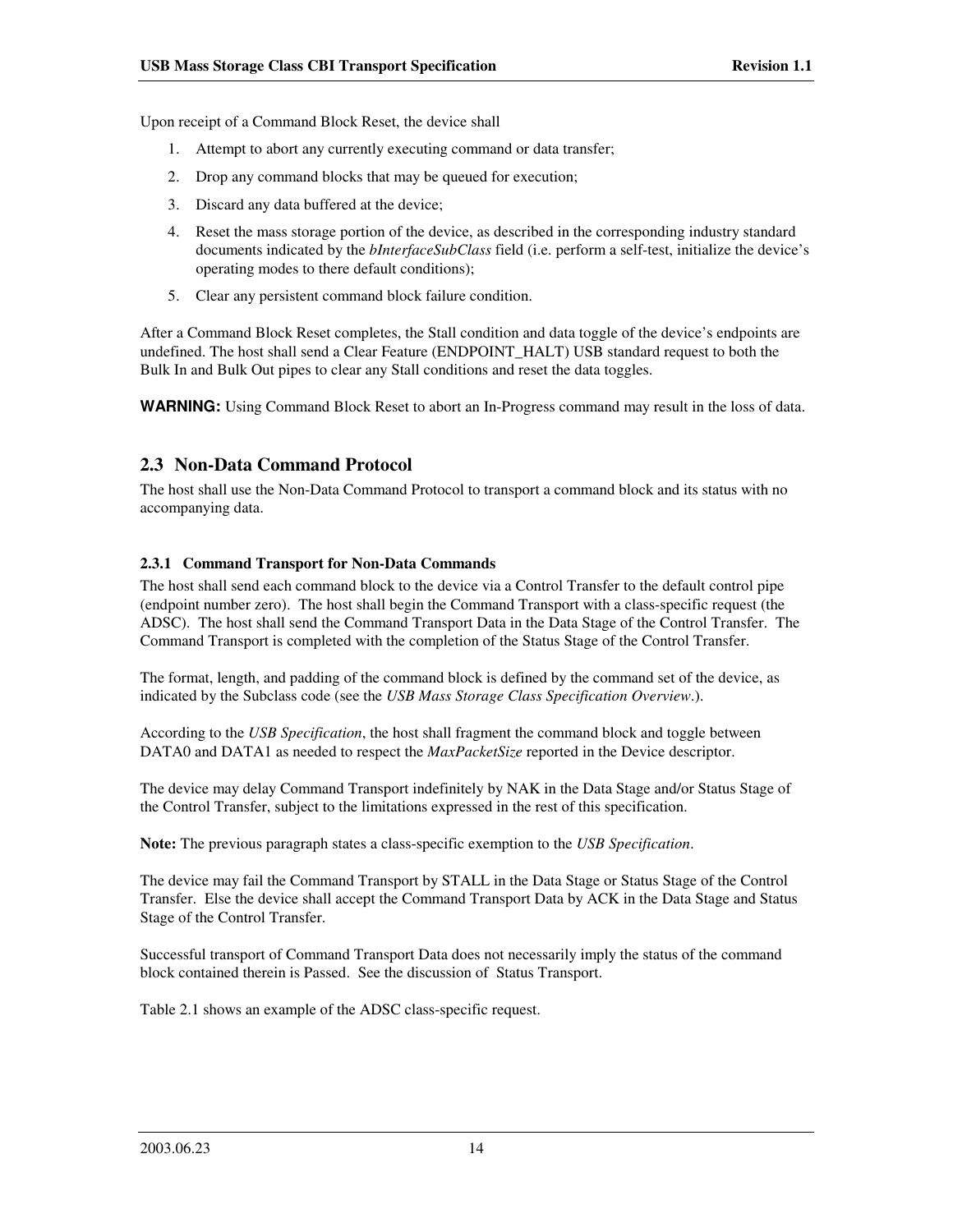```
1 SOF(xA5)<br>2 SETUP(xB
    SETUP(xB4) ADDR(x7F) ENDP(x0)
3 DATA0(xC3) DATA(x 21 00 00:00 00:00 0C:00)
4 ACK(x4B)
5 SOF(xA5)<br>6 OUT(x87)
6 OUT(x87) ADDR(x7F) ENDP(x0)<br>7 DATA1(xD2) DATA(x 2A 007 DATA1(xD2) DATA(x 2A 00 00:01:23:45 00 00:)
         NAK(x5A)
9 SOF(xA5)
10 OUT(x87) ADDR(x7F) ENDP(x0)<br>11 DATA1(xD) DATA(x 2A 0011 DATA1(xD2) DATA(x 2A 00 00:01:23:45 00 00:)<br>12 ACK(x4B)
         ACK(x4B)
13 SOF(xA5)
14 DATA0(xC3) DATA(x 00 00 00:00)
15 NAK(x5A)
16 SOF(xA5)
17 OUT(x87) ADDR(x7F) ENDP(x0)
18 DATA0(xC3) DATA(x 00 00 00:00)
19 ACK(x4B)
20 SOF(xA5)<br>21 TN(x96)
21 IN(x96) ADDR(x7F) ENDP(x0)<br>22 NAK(x5A)
         NAK(x5A)
23 SOF(xA5)<br>24 IN(x96)
    IN(x96) ADDR(x7F) ENDP(x0)
25 DATA1(xD2) DATA( )
         ACK(x4B)
```
**Table 2.1 – Example of an ADSC Class-Specific Request**

USB requires the device to ACK the Setup Stage. The device may STALL in place of the ACKs of the Data Stage or Status Stage to indicate command block failure.

#### **2.3.2 Status Transport for Non-Data Commands**

To indicate a command block is In-progress, the device shall NAK the appropriate endpoint, as described below. To indicate a command block has passed, the device shall ACK the appropriate endpoint and may supply status bytes by interrupt pipe, as specified in section 2.3.2.2. To indicate a command block has failed, the device shall STALL a pipe or supply status bytes by interrupt pipe, or both. Details follow.

#### **2.3.2.1 Status Transport by Control Pipe**

The device may choose to transport command block status by control pipe.

The device may NAK the Data Stage and/or the Status Stage of the ADSC class-specific request to indicate a command block is In-Progress. But an ACK of the Status Stage does not mean command block complete; that ACK only means the command block transport has completed.

The device may STALL the Data Stage and/or the Status Stage of the ADSC class-specific request to indicate a command block has Failed. If the device does STALL an ADSC, then the device shall not transport the status for the command block transported by the stalled ADSC by interrupt pipe – thus the host shall not wait for command block status to appear there.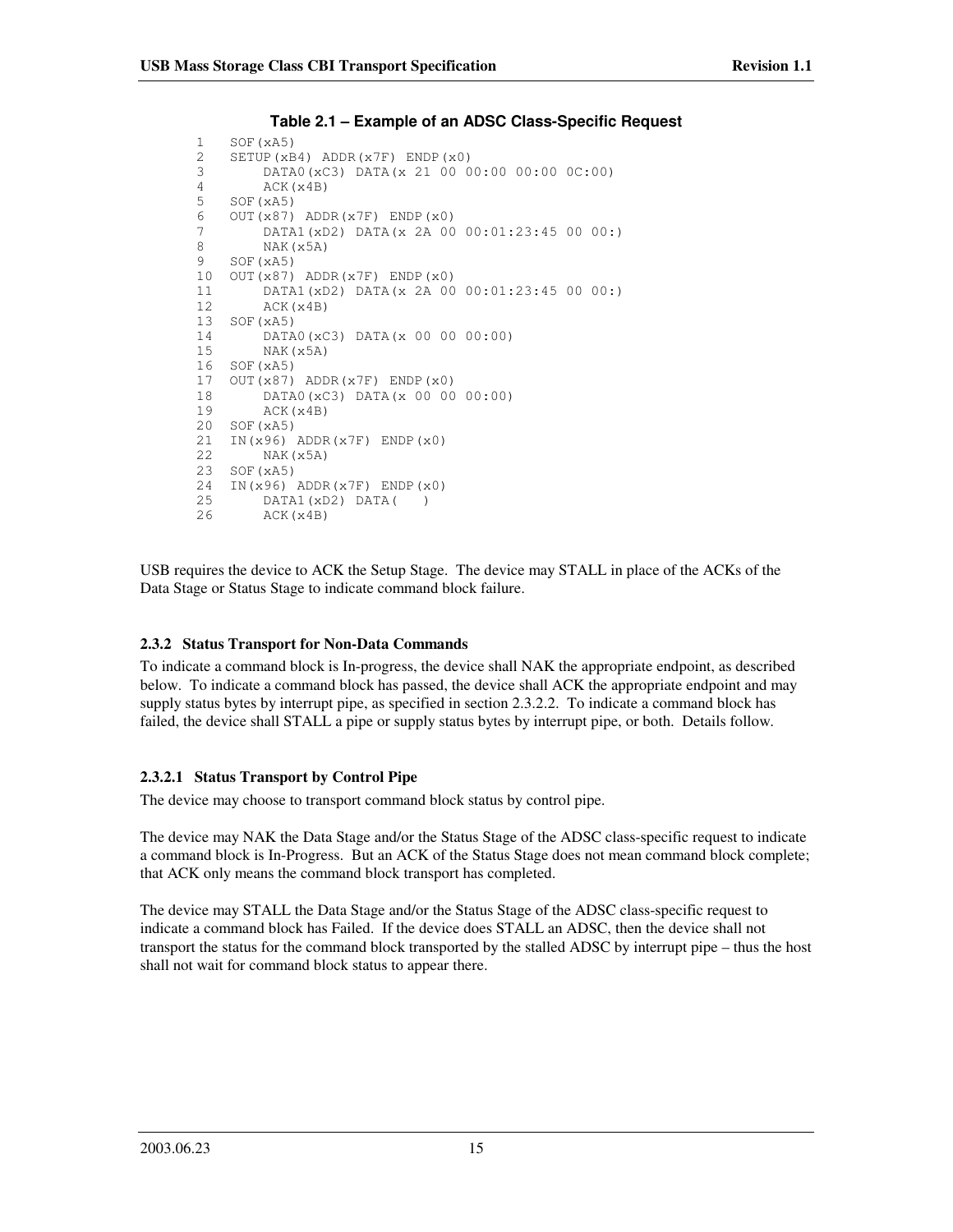Table 2.1 of Command Transport shows an example of the transport of In-Progress command block status by control pipe. The device may STALL in place of any of the NAKs of that example to transport Failed command block status.

#### **2.3.2.2 Status Transport by Interrupt Pipe**

This section applies to devices that implement command completion interrupts.

After successful completion of Command Transport, the device may NAK the interrupt pipe (in response to IN PID) to indicate a command block is In-Progress.

If and when the command block status changes from In-progress to Passed or Failed, the device shall then return status bytes on the Interrupt endpoint. The status bytes returned depend on the command set, as described in Chapter 3.

The command set defines whether or not any bulk data transported for a command block is valid if the command block fails. When a command block fails, the bulk data transported prior to the failure may or may not be valid, as defined in the command set.

Table 2.2 shows an example of the transport of command block status by interrupt pipe.

#### **Table 2.2 – Example of Command Block Status Transport by Interrupt Pipe**

```
1 SOF(xA5)<br>2 IN(x96)
2 IN(x96) ADDR(x7F) ENDP(x3)<br>3 NAK(x5A)
        NAK(x5A)
4 SOF(xA5)
5 IN(x96) ADDR(x7F) ENDP(x3)<br>6 DATA1(xD) DATA(xFF:FF)
6 DATA1(xD2) DATA(xFF:FF)<br>7 ACK(x4B)
        ACK(x4B)
```
#### **2.3.2.3 Host Violation of Status Transport Protocol**

If the host does not poll the Interrupt endpoint and proceeds to send another ADSC, the device shall clear the still pending interrupt when the device accepts the ADSC.

#### **2.3.2.4 Indefinite Delay**

The device may NAK indefinitely, for example, when the device interprets a command block as a request to move data, but the host does not move data. In this case, the host shall time out the offending request and reset the device as described by this specification. How long the host waits before timing out is command set dependent.

Table 2.1 of Command Transport and Table 2.2 of Status Transport by Interrupt Pipe show where NAK may appear, thus where indefinite NAK may appear.

#### **2.3.2.5 Status Transport for Immediate Command Blocks**

Some command sets define both non-immediate and immediate command blocks. Immediate command blocks transport " preliminary status" as soon as the device is ready to interpret another command block.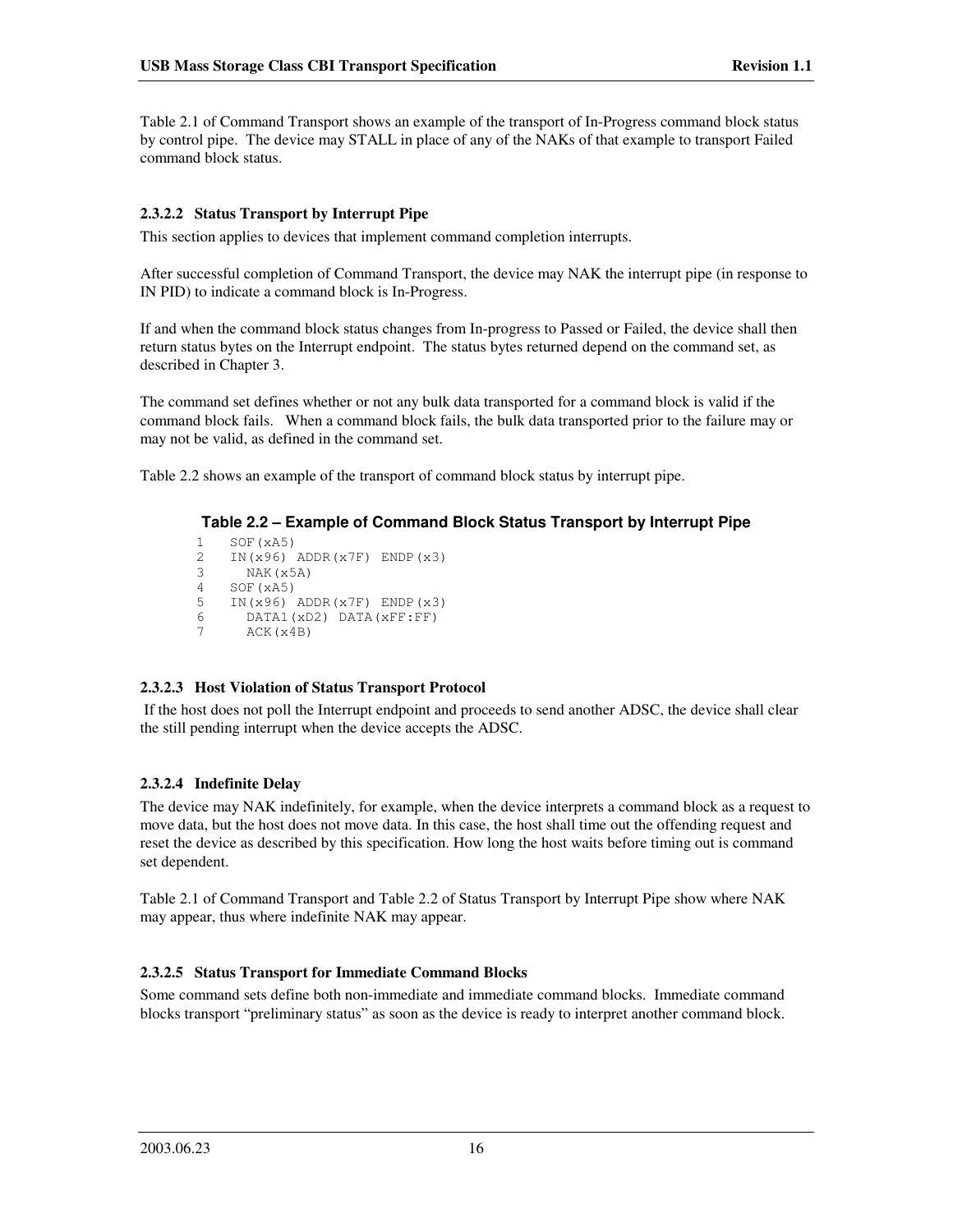The Immediate command block may begin a long-running operation in the device. The device shall transport the preliminary status using the Status Transport defined herein. The command set defines how the final status of the Immediate command is transported.

#### **2.3.2.6 Persistent Command Block Failure**

After the device fails a command block, the device may continue to fail every command block received until the host either supplies a command block that clears this Persistent Command Block Failure, performs a Command Block Reset, performs a USB Suspend, or performs a Port Reset.

The command set defines

- Which errors persist and which do not;
- Which command blocks, if any, clear a Persistent Command Block Failure;
- Whether such a command block proceeds to execute as normal;
- Which command blocks may complete successfully without disturbing an otherwise Persistent Command Block Failure.

While making a command block failure persist, the device may transport the failed status using any of the normal mechanisms. That is, the device may ACK the transport of a command block and then fail the command block later.

While making a command block failure persist, the device may change the ASC/ASCQ values transported by interrupt pipe.

Because a USB Suspend may deny power to a bus-powered device, the device may forget a Persistent Command Block Failure in response to a USB Suspend.

# **2.4 Data In Command Protocol**

The host shall use the Data-In Command Protocol to transport a command block, read data in from a device, and transport the command block status.

#### **2.4.1 Command Transport for Data In Commands**

See section 2.3.1 Command Transport for Non-Data Commands.

#### **2.4.2 Data In Transport**

#### **2.4.2.1 Data In: Normal Operation**

The host shall send the IN PID to the Bulk In endpoint to request transport of data in from the device. The host shall continue to send IN PID until it receives the amount of data expected.

The device shall NAK until it has data available. When data becomes available, the device shall supply data in *MaxPacketSize* packets, as described in the USB specification. If the supply of data is temporarily exhausted, the device shall again NAK until data becomes available.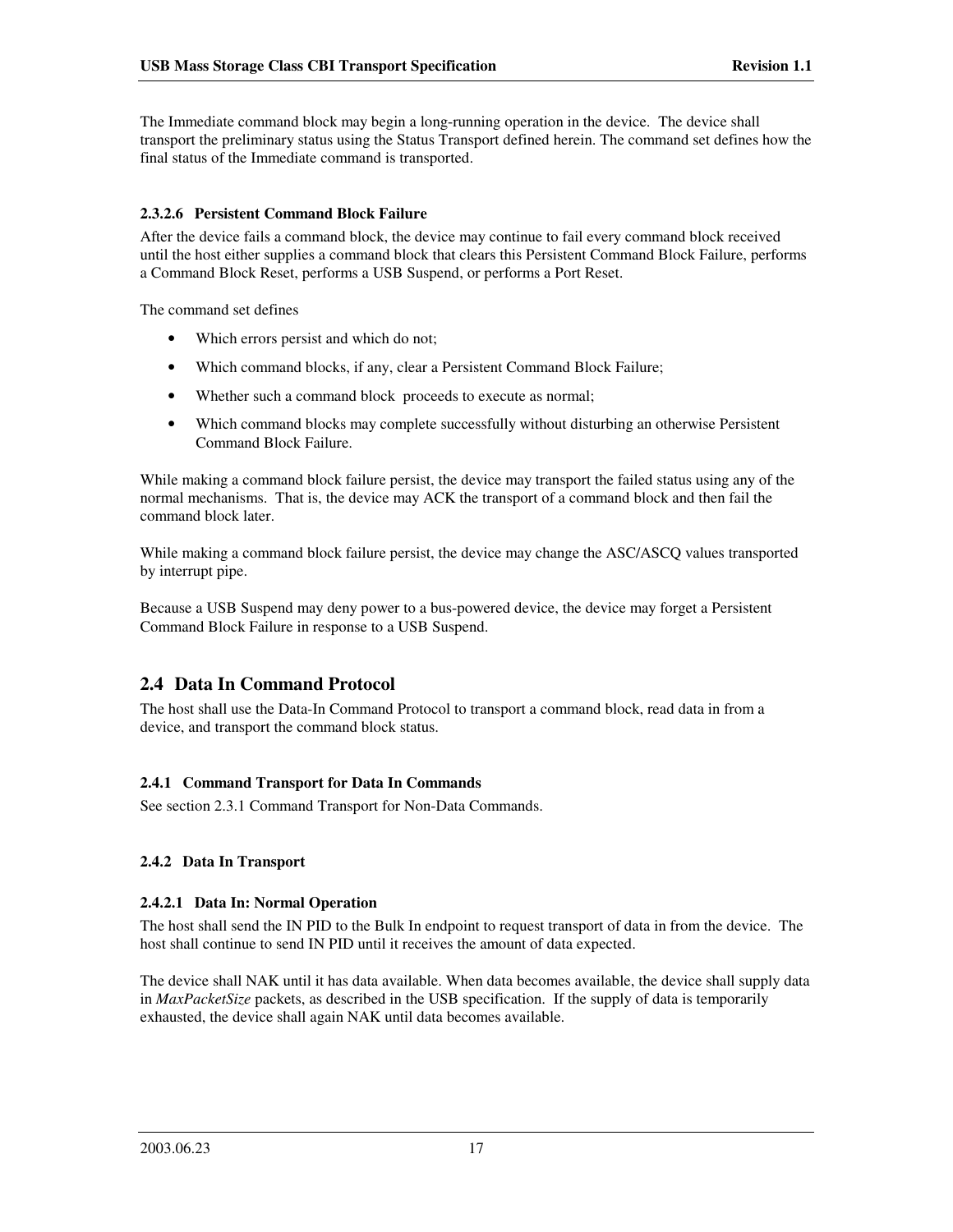If the device supplies a zero-length or short packet, the host should consider the transport of data for the current command block to have ended, and send no more IN PID.

The device shall send a zero-length or short packet as the last packet only if the total amount of data supplied is less than that expected by the host. The device shall send a short, but not a zero-length, last packet if the amount of data remaining does not completely fill a Bulk In packet. The device shall not send a zero-length packet if the total amount of data supplied exactly matches that expected by the host and is a multiple of *MaxPacketSize*.

#### **2.4.2.2 Data In: Short Transfer, Normal Operation**

The command set may define legitimate cases where the device supplies less data than requested by the host, for example, op 5Ah MODE SENSE command. In this condition, the device shall send a zero-length or short packet to identify the end of the data.

If the device supplies a zero-length or short packet, the host should consider the transport of data for the current command block to have ended, and send no more IN PID.

#### **2.4.2.3 Data In: Host Requests Too Few Bytes**

If the host sends less IN PID than the device expects, the device cannot know if the host has stopped transporting data or if the host is just remarkably slow. Therefore, in this case, the device may NAK the transport of status indefinitely.

#### **2.4.2.4 Data In: Data Overrun within Packet**

If the device sends more data in one packet than the host expects, the host may reset the device as described by this specification.

#### **2.4.2.5 Data In: Host Requests Too Many Bytes**

If the host sends more IN PID than the device can satisfy, then the device may NAK indefinitely (for more information, see section 2.3.2.4). The device should STALL (see section 2.4.3).

#### **2.4.2.6 Data In: Perhaps the Wrong Bytes**

The device may detect an error after all data has been successfully transported, in which case the device shall indicate the error in the Status Transport. The host shall read the Status Transport to determine the validity of the data.

#### **2.4.3 Status Transport for Data In Commands**

See section 2.3.2 Status Transport for Non-Data Commands.

#### **2.4.3.1 Status Transport by Bulk Pipe**

**2.4.3.1.1 Do Not Report Stalled ADSC**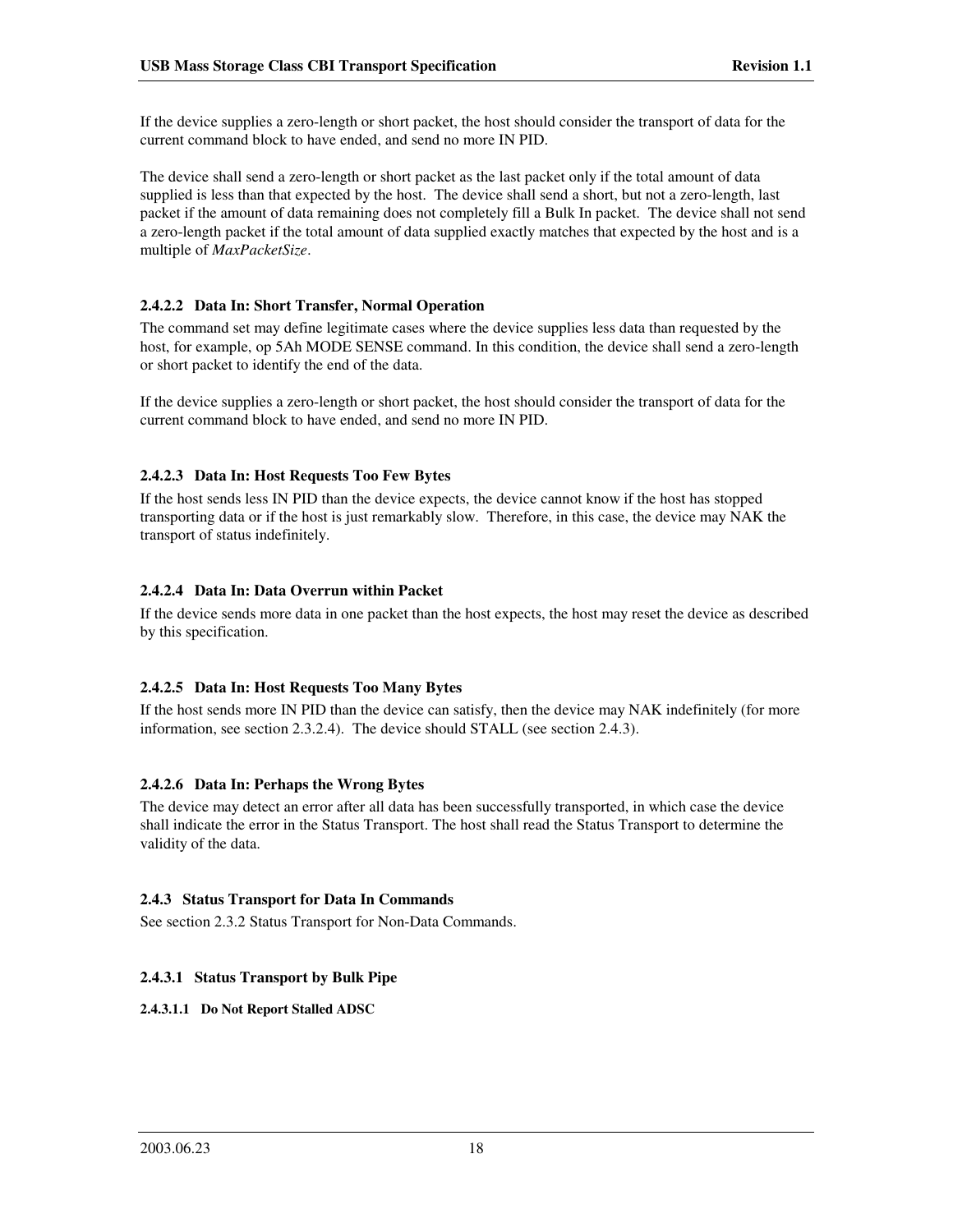If the device reports the command block status by STALL of the ADSC class-specific request, the device shall not report that status again by interrupt pipe nor by bulk pipe. That is, the device shall not make command completion status available by interrupt and the device shall not stall either bulk endpoint.

#### **2.4.3.1.2 Status by Bulk In Pipe**

The device may choose to report status by Bulk In pipe in addition to reporting status by Status Transport as described by this specification (see section 2.3.2).

The device may NAK the Bulk In endpoint (in response to an IN PID respectively) to indicate a command block is In-Progress.

The device may STALL the Bulk In pipe to indicate a command block has failed.

#### **2.4.3.1.3 Clearing a Bulk In Pipe Stall**

According to the *USB Specification*, the host shall respond to a STALL of the Bulk In pipe by the device with a Clear Feature of Endpoint Halt to clear the Stall and reset the data toggle to DATA0.

A device may STALL the Bulk In pipe AFTER the last data has transferred. For this reason the host shall also issue Clear Feature for Endpoint Halt to the Bulk In pipe if the device reports that the Data In command block has Failed.

## **2.5 Data Out Command Protocol**

The host shall use the Data-Out Command Protocol to transport a command block, write data out to the device, and transport the command block status.

#### **2.5.1 Command Transport for Data Out Commands**

See section 2.3.1 Command Transport for Non-Data Commands.

#### **2.5.2 Data Out Transport**

#### **2.5.2.1 Data Out: Normal Operation**

The host shall send the OUT PID to the Bulk Out endpoint to request to transport data out to the device.

The device may ACK to accept data. If the host supplies a short packet, the device should consider the transport of data for the current command block to have ended.

The device shall NAK until it has buffer available to accept data.

#### **2.5.2.2 Data Out: Host Sends Too Few Bytes**

If the host sends less OUT PID than the device expects, the device cannot know if the host has stopped transporting data or if the host is just slow. Therefore, in this case, the device may NAK the transport of status indefinitely.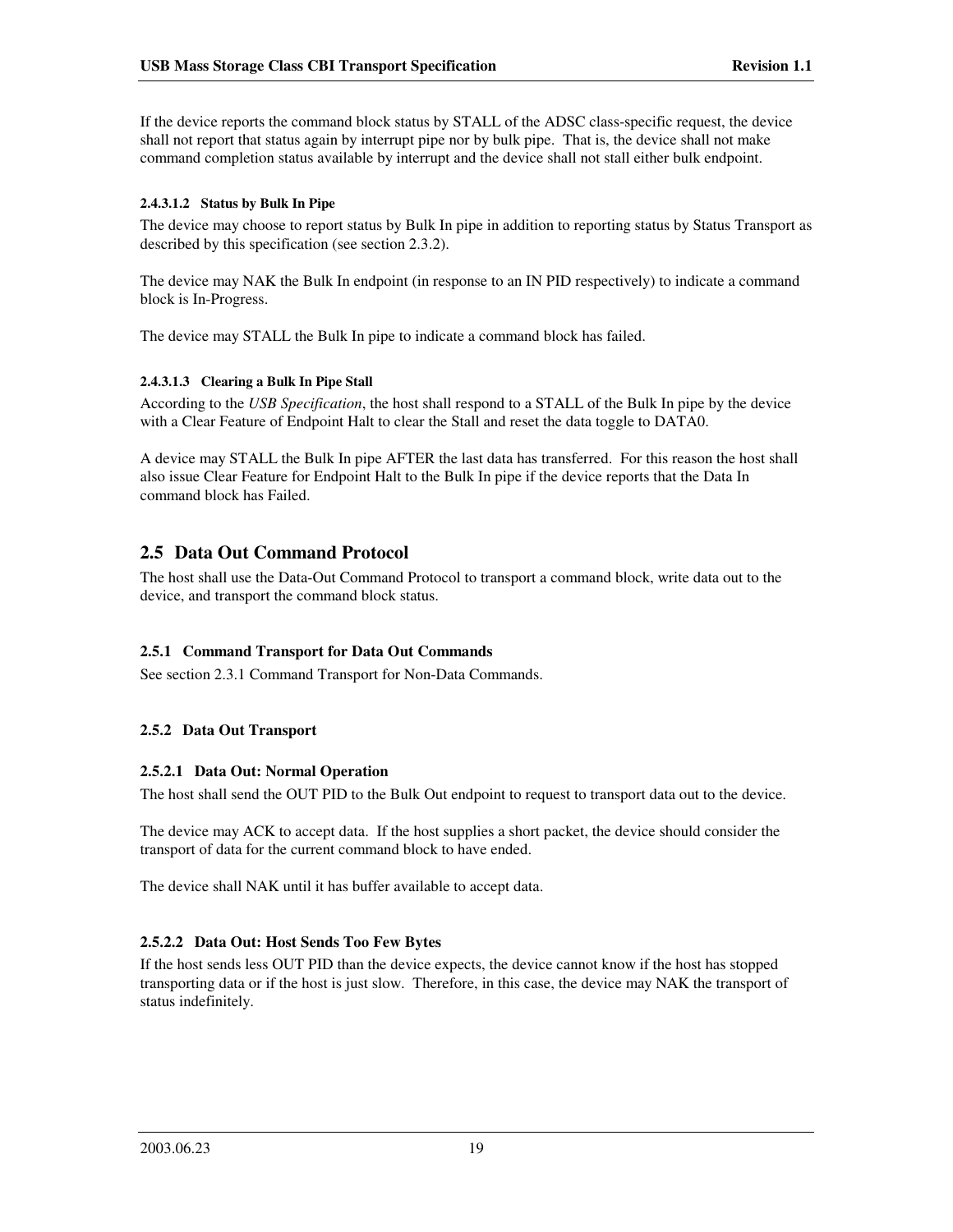#### **2.5.2.3 Data Out: Host Sends Too Many Bytes**

If the host sends more OUT PID than the device can accept, then the device may NAK indefinitely, STALL the Bulk Out pipe, or ACK the data in an implementation-specific manner.

#### **2.5.3 Status Transport for Data Out Commands**

See section 2.4.3, except Bulk In reads as Bulk Out.

## **2.6 Unidirectional Data Transport Requirement**

The command sets applied to this specification shall not define a command block that requires data to be transferred on both the Bulk In and Bulk Out pipes.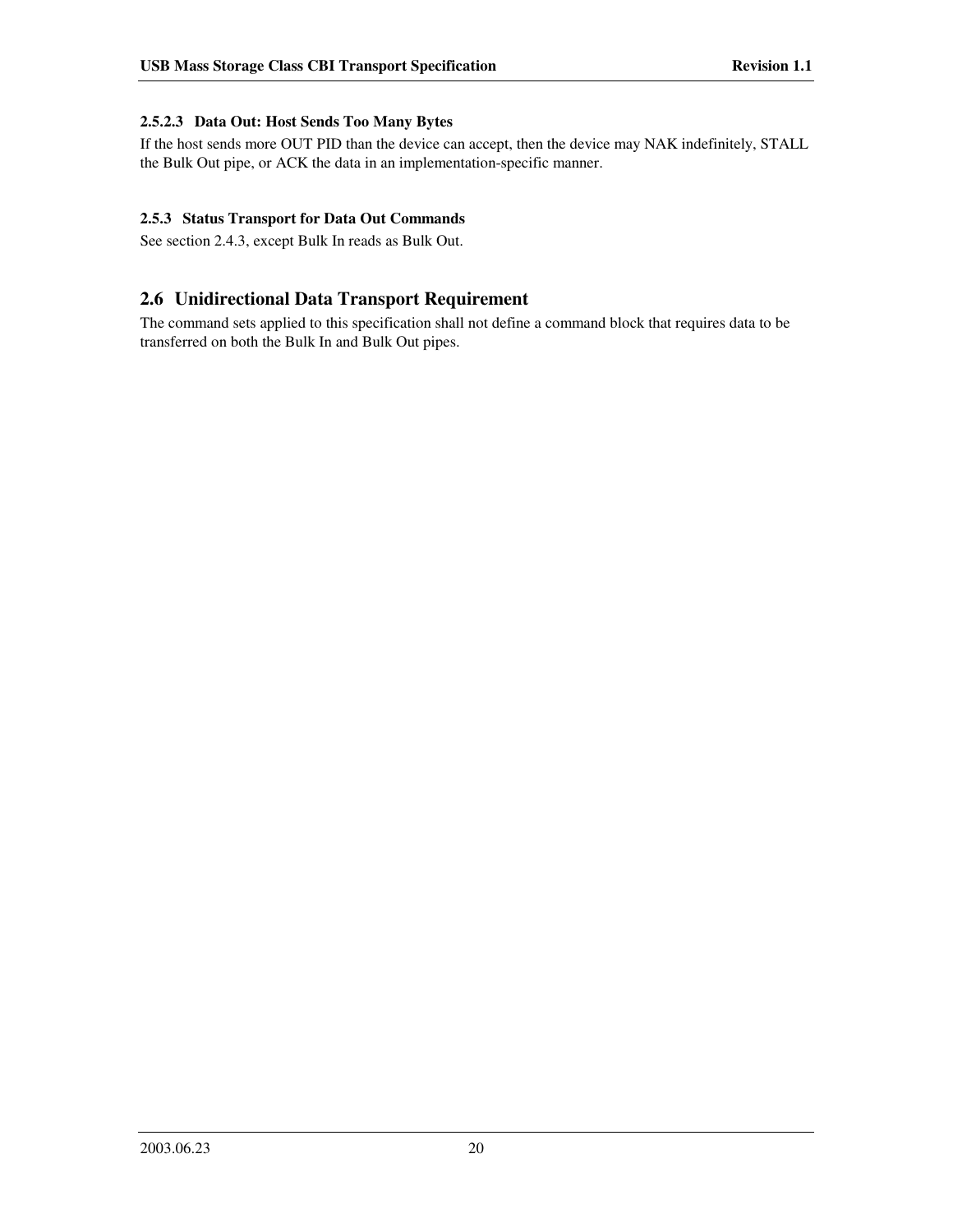# **3. Standard Descriptors**

CBI mass storage devices shall support the following standard USB descriptors:

- **Device**. Each device has one device descriptor.
- **Configuration**. Each device has one default configuration descriptor, which supports at least one interface.
- **Interface**. CBI mass storage devices shall support at least a Data interface. Some devices may support additional interfaces based on their control and isochronous capabilities.
- **Endpoint**. CBI mass storage devices shall support the following endpoints, in addition to the Endpoint 0 for control transfers that is required of all USB devices:
	- Bulk In endpoint. CPU data transfers.
	- Bulk Out endpoint. CPU data transfers.
	- Interrupt endpoint. Command completion interrupt, required if *bInterfaceProtocol* is 00h.

CBI mass storage devices have no class-specific descriptors.

The rest of this section describes the standard USB device, configuration, interface, and endpoint descriptors for CBI mass storage devices. For information about other standard descriptors, see Chapter 9, " USB Device Framework," of the *USB Specification*.

# **3.1 Device Descriptor**

There is only one Device Descriptor for each USB device. Note that for a Mass Storage class device, the device class and subclass codes are not specified in the Device descriptor, but in the Interface descriptor (for more information, see section 3.3).

| <b>Offset</b> | <b>Field</b>    | <b>Size</b> | Value | <b>Description</b>                                                                                                            |
|---------------|-----------------|-------------|-------|-------------------------------------------------------------------------------------------------------------------------------|
| 0             | bLength         | <b>Byte</b> | 12h   | Size of this descriptor in bytes.                                                                                             |
|               | bDescriptorType | <b>Byte</b> | 01h   | DEVICE descriptor type.                                                                                                       |
| $\mathcal{P}$ | bcdUSB          | Word        | ????h | USB Specification Release Number in BCD.<br>At the time this specification was published, the<br>recommended value was 0200h. |
| 4             | bDeviceClass    | <b>Byte</b> | 00h   | Device class is indicated in the interface descriptors.                                                                       |
| 5             | bDeviceSubClass | <b>Byte</b> | 00h   | Device subclass is indicated in the interface descriptors.                                                                    |
| 6             | bDeviceProtocol | <b>Byte</b> | 00h   | Mass Storage devices do not use class-specific<br>protocols.                                                                  |

**Table 3.1 - Device Descriptor**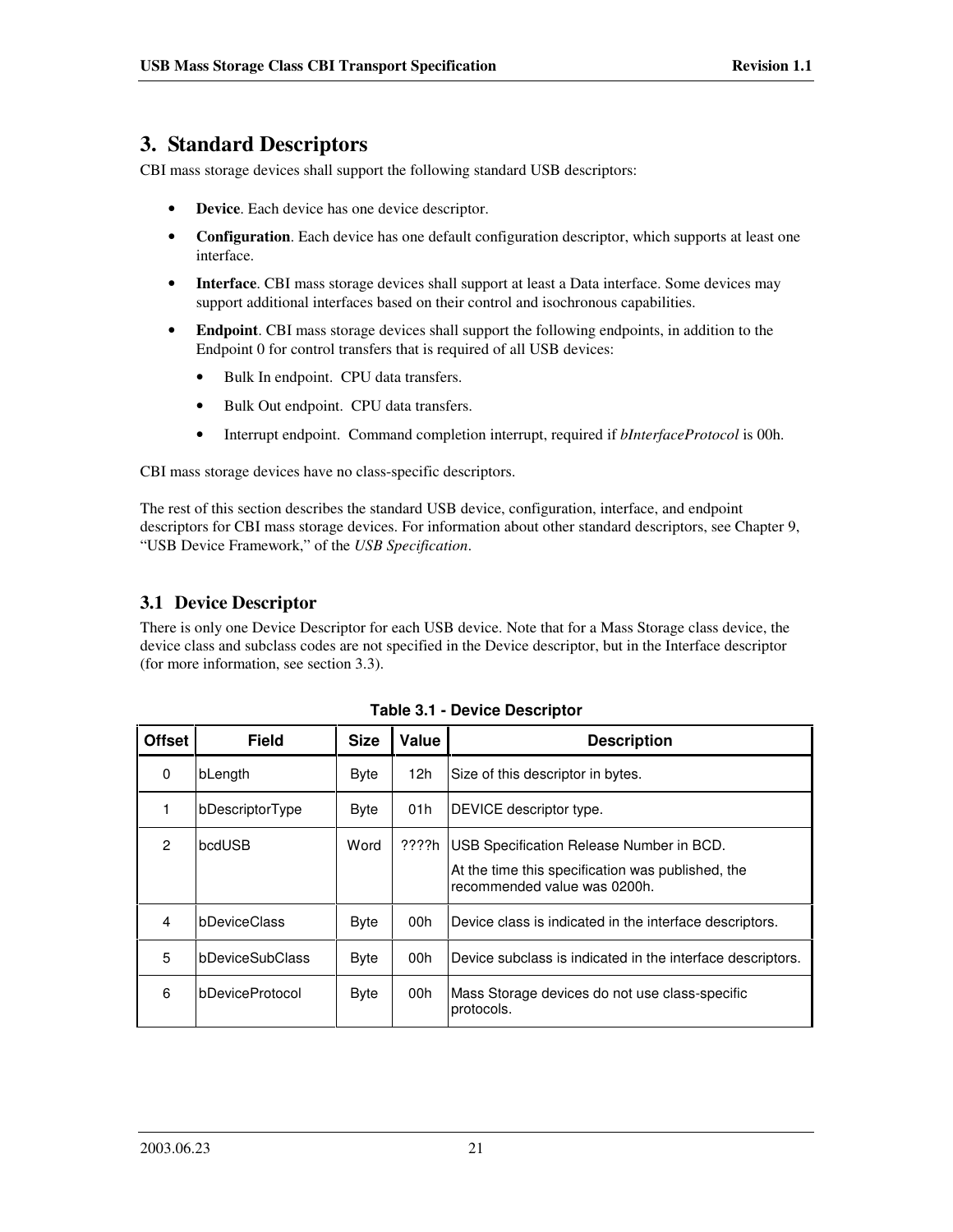| <b>Offset</b>  | <b>Field</b>       | <b>Size</b> | Value | <b>Description</b>                                                                                                |
|----------------|--------------------|-------------|-------|-------------------------------------------------------------------------------------------------------------------|
| $\overline{7}$ | bMaxPacketSize0    | <b>Byte</b> | ??h   | Maximum data transfer size can be 8, 16, 32 or 64 bytes.                                                          |
| 8              | idVendor           | Word        | ????h | Vendor ID (assigned by the USB).                                                                                  |
| 10             | idProduct          | Word        | ????h | Product ID (assigned by the manufacturer).                                                                        |
| 12             | bcdDevice          | Word        | ????h | Device release number in BCD.                                                                                     |
| 14             | iManufacturer      | <b>Byte</b> | ??h   | Index of string descriptor describing manufacturer.                                                               |
| 15             | <b>iProduct</b>    | Byte        | ??h   | Index of string descriptor describing this product.                                                               |
| 16             | iSerialNumber      | <b>Byte</b> | ??h   | Index of string descriptor describing the device's serial<br>number. A device may provide a unique serial number. |
| 17             | bNumConfigurations | <b>Byte</b> | ??h   | Number of possible configurations. There must be at<br>least one default configuration.                           |

If the device does not have a serial number, *iSerialNumber* shall be set to 00h. If the device does have a serial number, *iSerialNumber* shall be set to the index of the string descriptor that contains the serial number.

If provided, the serial number must be unique to each USB Vendor ID and Product ID pair. The serial number shall contain 12 hexadecimal digits, represented as a 12-character Unicode string. Each character in the Unicode string shall be uppercase alphanumeric and printable.

The optional serial number allows a globally unique identifier (GUID) to be generated by concatenating the 16-bit vendor ID, *idVendor,* and the 16-bit product ID, *idProduct,* and the value represented by the string descriptor indexed by *iSerialNumber*.

Note that the field *iSerialNumber* is an index to a String Descriptor and does not contain the string itself.

# **3.2 Configuration Descriptor**

A Mass Storage device has one default configuration descriptor. This descriptor has at least one interface. The *bLength* field of the configuration descriptor specifies the length of this descriptor, not the length of the data returned by the Get Configuration request.

| <b>Offset</b> | Field           | <b>Size</b> | Value | <b>Description</b>                |
|---------------|-----------------|-------------|-------|-----------------------------------|
|               | <b>bLenath</b>  | <b>Byte</b> | 09h   | Size of this descriptor in bytes. |
|               | bDescriptorType | <b>Byte</b> | 02h   | CONFIGURATION descriptor type.    |

**Table 3.2 - Configuration Descriptor**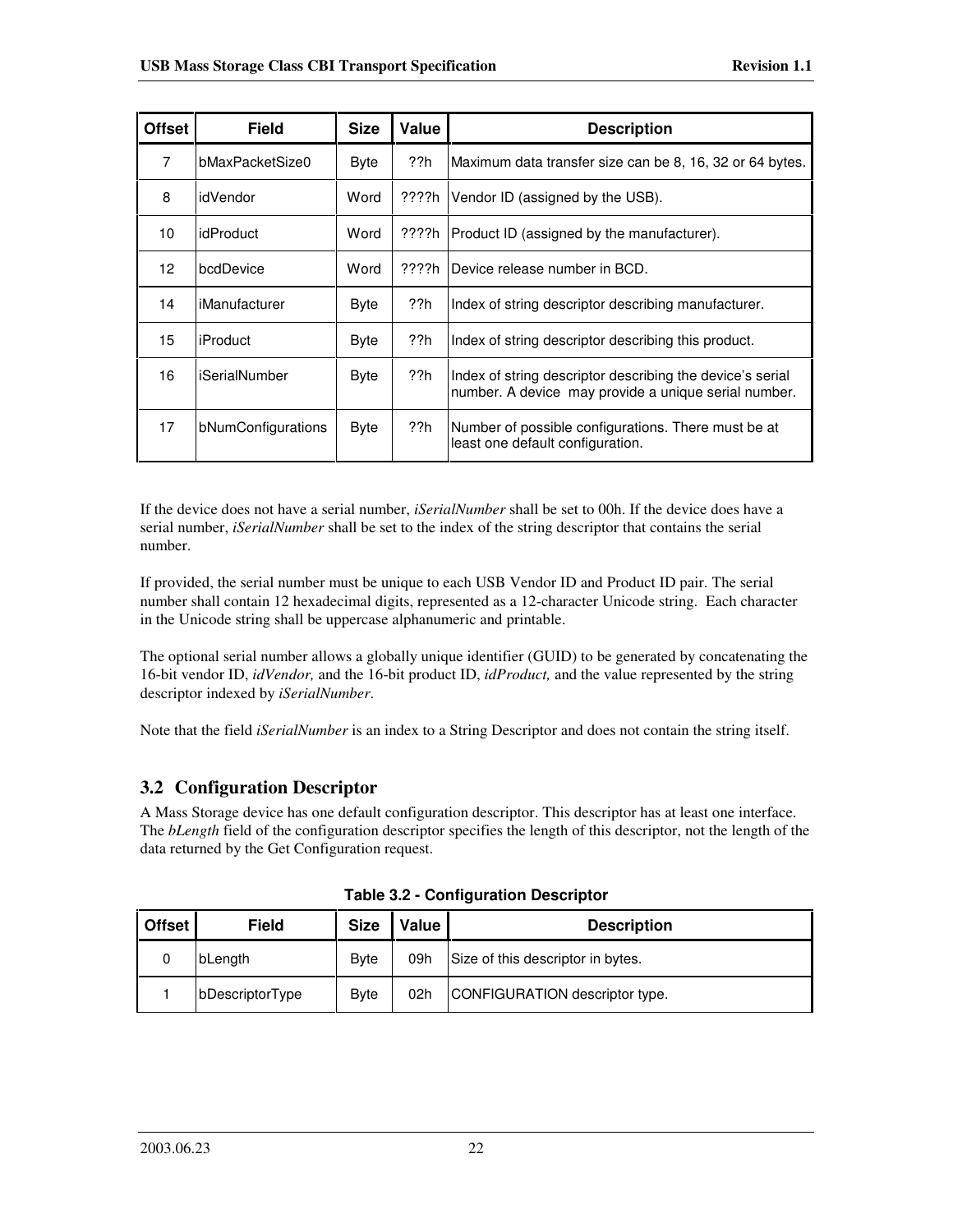| <b>Offset</b>  | <b>Field</b>        | <b>Size</b> | Value | <b>Description</b>                                                                                                                                                                                                                                                |
|----------------|---------------------|-------------|-------|-------------------------------------------------------------------------------------------------------------------------------------------------------------------------------------------------------------------------------------------------------------------|
| $\mathcal{P}$  | wTotalLength        | Word        | ????h | Number of bytes in this configuration. This includes the<br>configuration descriptor plus all of the interface and<br>endpoint descriptors.                                                                                                                       |
| 4              | bNumInterfaces      | <b>Byte</b> | ??h   | Mass storage devices must support at least a data<br>interface.                                                                                                                                                                                                   |
| 5              | bConfigurationValue | <b>Byte</b> | ??h   | Value to use as an argument to the SetConfiguration()<br>request to select this configuration.                                                                                                                                                                    |
| 6              | iConfiguration      | Byte        | ??h   | Index of string descriptor describing this configuration.                                                                                                                                                                                                         |
| $\overline{7}$ | bmAttributes        | <b>Byte</b> | ?0h   | Configuration characteristics:<br><b>Description</b><br><u>Bit</u><br>7<br>Reserved, set to 1<br>Self-powered<br>6<br>5<br>Remote wakeup<br>Reserved, set to 0<br>4-0<br>For a full description of this bmAttributes bitmap, see the<br><b>USB Specification.</b> |
| 8              | MaxPower            | <b>Byte</b> | ??h   | Maximum power consumption of this configuration.<br>Expressed in 2mA units $(i.e., 50 = 100mA)$ .                                                                                                                                                                 |

# **3.3 Interface Descriptors**

All Mass Storage devices shall support at least one interface, the Data Interface. The Data Interface includes up to four endpoints, the default Control endpoint, the Bulk In and Bulk Out endpoints that allow data to be transferred to or from the device, and the optional Interrupt endpoint for signaling command completion.

Composite mass storage devices may support additional interfaces, for example control, audio, or video capabilities. These interfaces are described in the USB device class specification appropriate to the function. When the default configuration is selected, only the Data interface is enabled. This allows minimal control of mass storage drives by software with relatively limited capabilities, such as a system BIOS.

Mass storage devices may have multiple alternate settings. To boot, the host should examine each of the alternate settings to look for a *bInterfaceProtocol* it supports optimally.

| <b>Offset</b> | <b>Field</b>     | <b>Size</b> | Value | <b>Description</b>                                         |
|---------------|------------------|-------------|-------|------------------------------------------------------------|
|               | bLength          | <b>Byte</b> | 09h   | Size of this descriptor in bytes.                          |
|               | bDescriptorType  | <b>Byte</b> | 04h   | <b>INTERFACE descriptor type.</b>                          |
| 2             | bInterfaceNumber | <b>Byte</b> | 0?h   | Zero-based value identifying the number of this interface. |

**Table 3.3 - Data Interface Descriptor**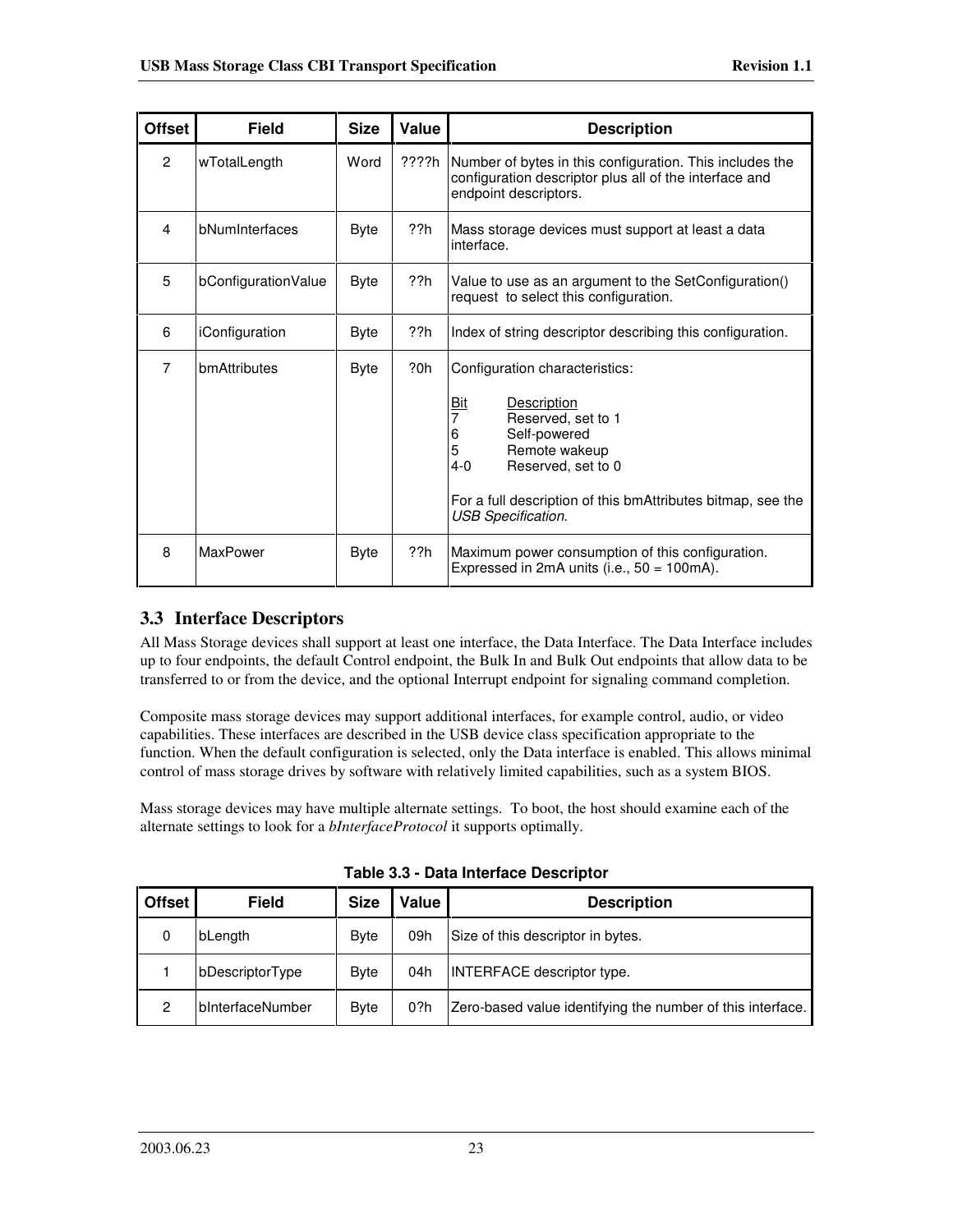| <b>Offset</b>  | <b>Field</b>       | <b>Size</b> | Value                   | <b>Description</b>                                                                                                                                                                                                                                  |
|----------------|--------------------|-------------|-------------------------|-----------------------------------------------------------------------------------------------------------------------------------------------------------------------------------------------------------------------------------------------------|
| 3              | bAlternateSetting  | <b>Byte</b> | ??h                     | Value used to select an alternate interface.                                                                                                                                                                                                        |
| 4              | bNumEndpoints      | <b>Byte</b> | 0?h                     | Number of endpoints used by this descriptor. The value<br>of this field must be 02h if the optional Interrupt endpoint<br>is not used in this interface or 03h if the optional Interrupt<br>endpoint is used in addition to the two Bulk endpoints. |
| 5              | bInterfaceClass    | <b>Byte</b> | 08h                     | This interface is specific to Mass Storage devices.                                                                                                                                                                                                 |
| 6              | bInterfaceSubClass | <b>Byte</b> | 04h                     | UFI<br>Subclass codes indicate which industry standard<br>command block definition to use. For a list of the valid<br>subclass codes, see the USB Mass Storage Class<br>Specification Overview.                                                     |
| $\overline{7}$ | bInterfaceProtocol | Byte        | 00h<br><b>or</b><br>01h | Indicates the command protocol used by the interface:<br>See the USB Mass Storage Class Specification Overview<br>for a description of protocol 00h and 01h.                                                                                        |
| 8              | ilnterface         | <b>Byte</b> | ??h                     | Index to string describing this interface.                                                                                                                                                                                                          |

Note that the Subclass code values used in the *bInterfaceSubClass* field specify the industry-standard specification that describes the command block definition used by the interface; these Subclass codes do not specify a type of storage device (such as a CD-ROM or floppy disk drive). For more information, see the *USB Mass Storage Class Specification Overview*.

The value in the *bInterfaceProtocol* field specifies the kind of protocol used by the interface. See the *USB Mass Storage Class Specification Overview*.

# **3.4 Endpoint Descriptors**

A Mass Storage device shall support a minimum of three endpoints: control, bulk in, and bulk out.

A CBI Mass Storage device may also support an Interrupt endpoint.

Every USB device also defines a Control endpoint (Endpoint 0). This is the default endpoint and does not require a descriptor. The Device descriptor specifies the maximum packet size of the Control endpoint. The Control endpoint is used for both global USB commands and device-specific commands.

#### **3.4.1 Bulk In Endpoint**

The Data-In Command Protocol uses the Bulk In endpoint to transfer data from the device or to return status information about the device.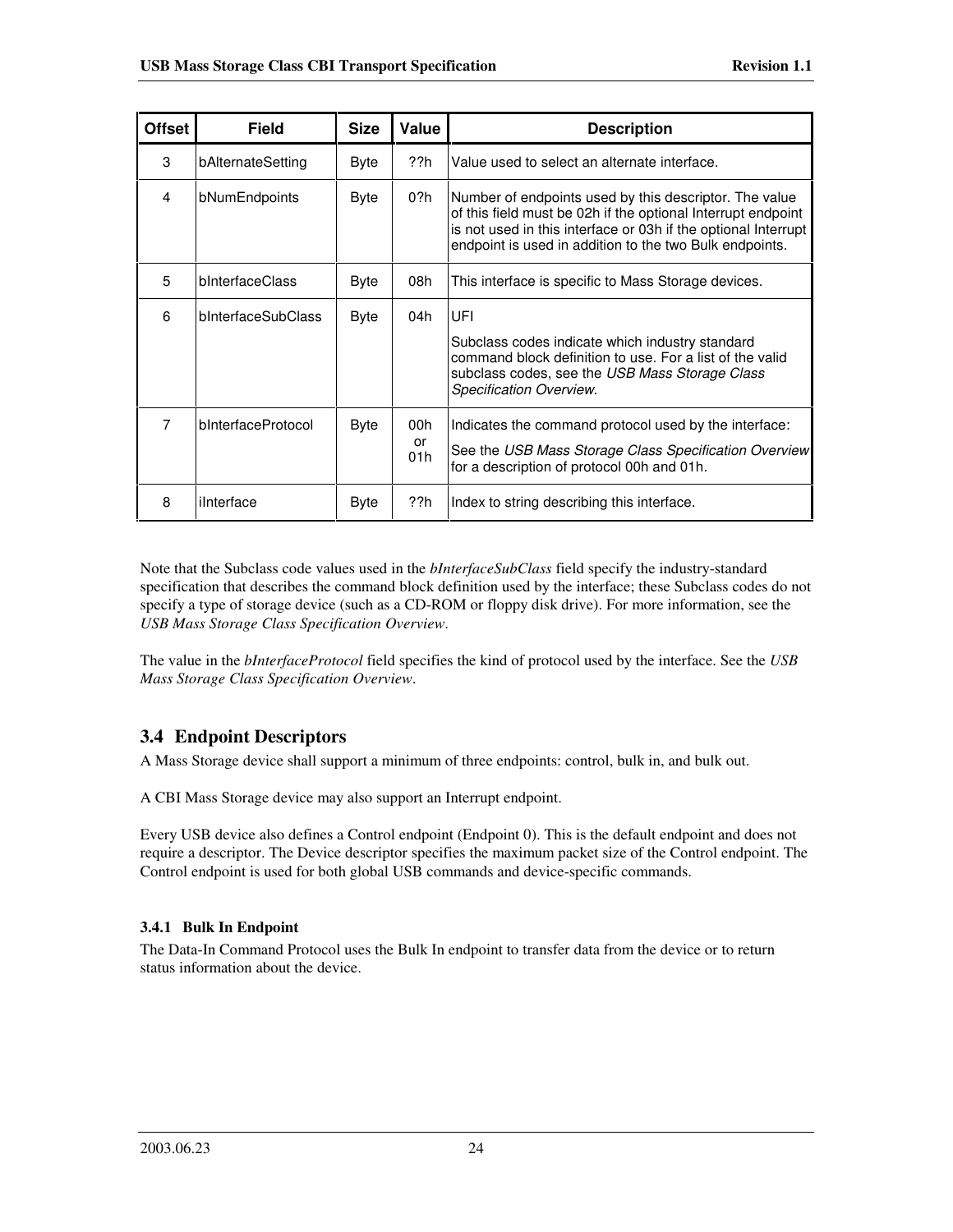| <b>Offset</b> | <b>Field</b>     | <b>Size</b> | Value | <b>Description</b>                                                                                                                                                                               |
|---------------|------------------|-------------|-------|--------------------------------------------------------------------------------------------------------------------------------------------------------------------------------------------------|
| 0             | bLength          | <b>Byte</b> | 07h   | Size of this descriptor in bytes.                                                                                                                                                                |
| 1             | bDescriptorType  | <b>Byte</b> | 05h   | ENDPOINT descriptor type.                                                                                                                                                                        |
| 2             | bEndpointAddress | Byte        | 8?h   | The address of this endpoint on the USB device. This<br>address is an endpoint number between 1 and 15.<br>Bit 03<br>Endpoint number<br>Bit 46 Reserved, must be 0<br>$0 = Out, 1 = In$<br>Bit 7 |
| 3             | bmAttributes     | <b>Byte</b> | 02h   | This is a Bulk endpoint.                                                                                                                                                                         |
| 4             | wMaxPacketSize   | Word        | 00??h | Maximum data transfer size can be 8, 16, 32 or 64 bytes.                                                                                                                                         |
| 6             | binterval        | <b>Byte</b> | 00h   | Does not apply to Bulk endpoints.                                                                                                                                                                |

**Table 3.4 - Bulk In Endpoint Descriptor**

## **3.4.2 Bulk Out Endpoint**

The Data-Out Command Protocol uses the Bulk Out endpoint to transfer data from the host to the device. This may be data to be stored on the device media or additional command parameter information.

| <b>Offset</b>  | <b>Field</b>     | <b>Size</b> | Value | <b>Description</b>                                                                                                                                                                            |
|----------------|------------------|-------------|-------|-----------------------------------------------------------------------------------------------------------------------------------------------------------------------------------------------|
| 0              | bLength          | <b>Byte</b> | 07h   | Size of this descriptor in bytes.                                                                                                                                                             |
| 1              | bDescriptorType  | <b>Byte</b> | 05h   | ENDPOINT descriptor type.                                                                                                                                                                     |
| $\mathcal{P}$  | bEndpointAddress | <b>Byte</b> | 0?h   | The address of this endpoint on the USB device. This<br>address is an endpoint number between 1 and 15.<br>Bit 03 Endpoint number<br>Bit 46 Reserved, must be 0<br>$0 = Out, 1 = In$<br>Bit 7 |
| 3              | bmAttributes     | <b>Byte</b> | 02h   | This is a Bulk endpoint.                                                                                                                                                                      |
| $\overline{4}$ | wMaxPacketSize   | Word        | 00??h | Maximum data transfer size can be 8, 16, 32 or 64 bytes.                                                                                                                                      |
| 6              | binterval        | <b>Byte</b> | 00h   | Does not apply to Bulk endpoints.                                                                                                                                                             |

**Table 3.5 - Bulk Out Endpoint Descriptor**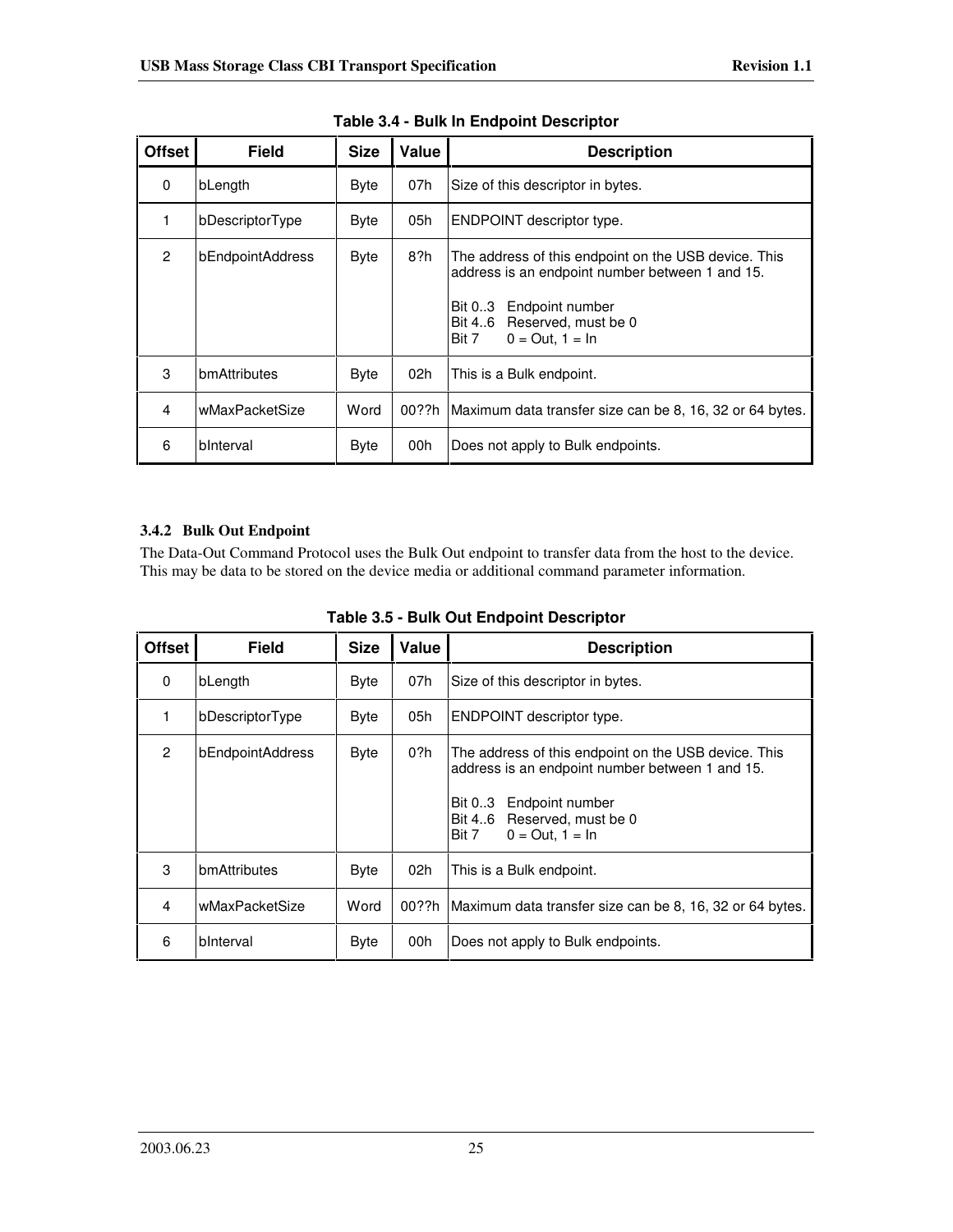#### **3.4.3 Interrupt Endpoint**

If *bInterfaceProtocol* is 00h, the CBI mass storage device shall support an interrupt endpoint, and use it to signal command completion as described in section 2.3.2.2. The CBI device shall generate this interrupt no more frequently than once per command block. The data block sent by a command completion interrupt is described below.

If *bInterfaceProtocol* is 01h, the CBI device may choose to implement an Interrupt endpoint. If implemented, the use of such an Interrupt endpoint is not defined by this specification.

| <b>Offset</b> | <b>Field</b>     | <b>Size</b> | Value | <b>Description</b>                                                                                                                                                                               |
|---------------|------------------|-------------|-------|--------------------------------------------------------------------------------------------------------------------------------------------------------------------------------------------------|
| $\Omega$      | bLength          | Byte        | 07h   | Size of this descriptor in bytes.                                                                                                                                                                |
| 1             | bDescriptorType  | <b>Byte</b> | 05h   | ENDPOINT descriptor type.                                                                                                                                                                        |
| $\mathcal{P}$ | bEndpointAddress | Byte        | 8?h   | The address of this endpoint on the USB device. This<br>address is an Endpoint number between 1 and 15.<br>Bit 03 - Endpoint number<br>Bit 46 - Reserved, must be 0<br>Bit $7 - 0 = Out, 1 = In$ |
| 3             | bmAttributes     | <b>Byte</b> | 03h   | This is an Interrupt endpoint.                                                                                                                                                                   |
| 4             | wMaxPacketSize   | Word        | 0002h | This returns 2 bytes of status data.                                                                                                                                                             |
| 6             | binterval        | Byte        | ??h   | The rate at which the interrupt endpoint may send data.<br>For example, if the value is FFh, then the interrupt<br>endpoint may send data once every 255 frames.                                 |

**Table 3.6 - Interrupt Endpoint Descriptor**

#### **3.4.3.1 Interrupt Data Blocks**

To generate an interrupt, the CBI device shall return two bytes of status information on the Interrupt endpoint. The host system software shall use the value of the *bInterfaceSubClass* field in the Interface descriptor to interpret the meaning of the two bytes. The valid values for the *bInterfaceSubClass* are specified in the *USB Mass Storage Class Specification Overview*..

#### **3.4.3.1.1 Common Interrupt Data Block**

Unless specified differently below, all devices shall return an interrupt data block as defined in this section (if the device supports an interrupt).

The first byte the device returns contains an interrupt type code and the second byte contains a value associated with that interrupt type.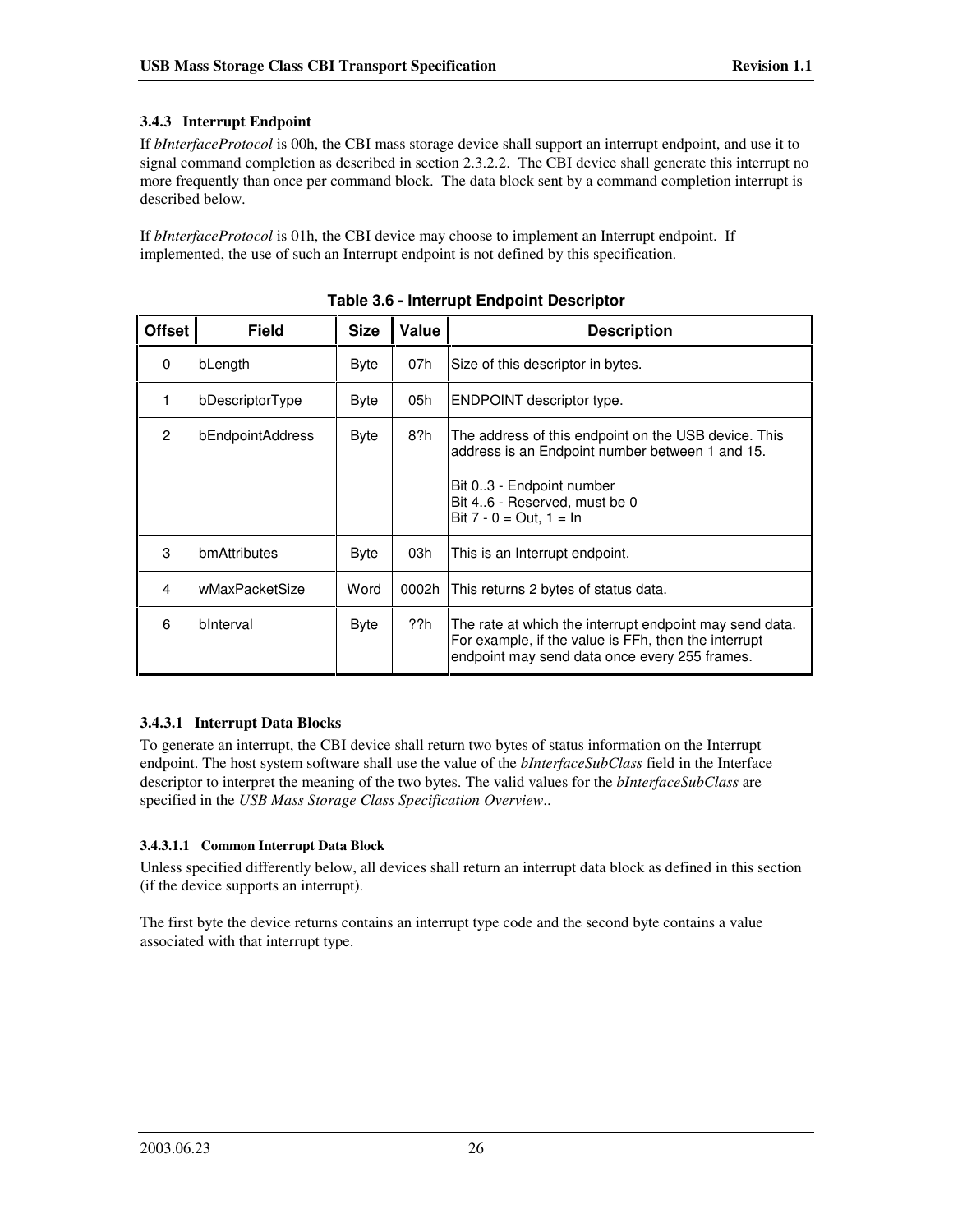| <b>Offset</b> | <b>Field</b> | <b>Size</b> | Value | <b>Description</b>                                                                                                                                                                                                                                          |
|---------------|--------------|-------------|-------|-------------------------------------------------------------------------------------------------------------------------------------------------------------------------------------------------------------------------------------------------------------|
| $\Omega$      | bType        | Byte        | ??h   | Command completion interrupt<br>00h:<br>$01h$ - FFh:<br>Reserved                                                                                                                                                                                            |
|               | bValue       | Byte        | ??h   | If $bType = 00h$ , then<br>Bit 74: Vendor-specific<br>Bit 32: Reserved (shall be zero and shall be<br>ignored by the host system software)<br>Bit 10: Command block status<br>$00 = Pass$<br>$01 =$ Fail<br>$10 = Phase Error$<br>$11 =$ Persistent Failure |

**Table 3.7 – Interrupt Data Block**

In response to a persistent failure, the host shall send an op 03h REQUEST SENSE command block.

In response to a phase error, the host shall attempt to reset the device using a Command Block Reset. As a last resort, the host may reset the device using a USB port reset. Note that a USB port reset will reset all interfaces of a multiple-interface device, not only the mass storage Data interface.

The behavior of a device in response to a phase error is undefined by this specification.

#### **3.4.3.1.2 Special Operations for Interrupt Data Block for bInterfaceSubClass = 01h**

RBC devices shall support the op 03h REQUEST SENSE command as specified in the *SCSI Primary Commands – 2* (SPC-2) specification. The sense codes returned by the REQUEST SENSE command are the status codes documented in the RBC specification as well as the request sense codes documented in the SPC-2 specification.

#### **3.4.3.1.3 Interrupt Data Block for bInterfaceSubClass = 04h**

The first byte the device returns contains a device-specific ASC code and the second byte contains a devicespecific ASCQ code. For the valid values of the *bASC* and *bASCQ* fields, see *UFI Command Specification*.

| <b>Offset</b> | <b>Field</b> | <b>Size</b> | Value | <b>Description</b>                    |
|---------------|--------------|-------------|-------|---------------------------------------|
|               | bASC         | <b>Byte</b> | ??h   | ASC: Additional Sense Code            |
|               | bASCQ        | <b>Byte</b> | ??h   | ASCQ: Additional Sense Code Qualifier |

**Table 3.8 – Interrupt Data Block for bInterfaceSubClass = 04h**

In response to a Persistent Command Block Failure, the host shall send an op 03h REQUEST SENSE command block.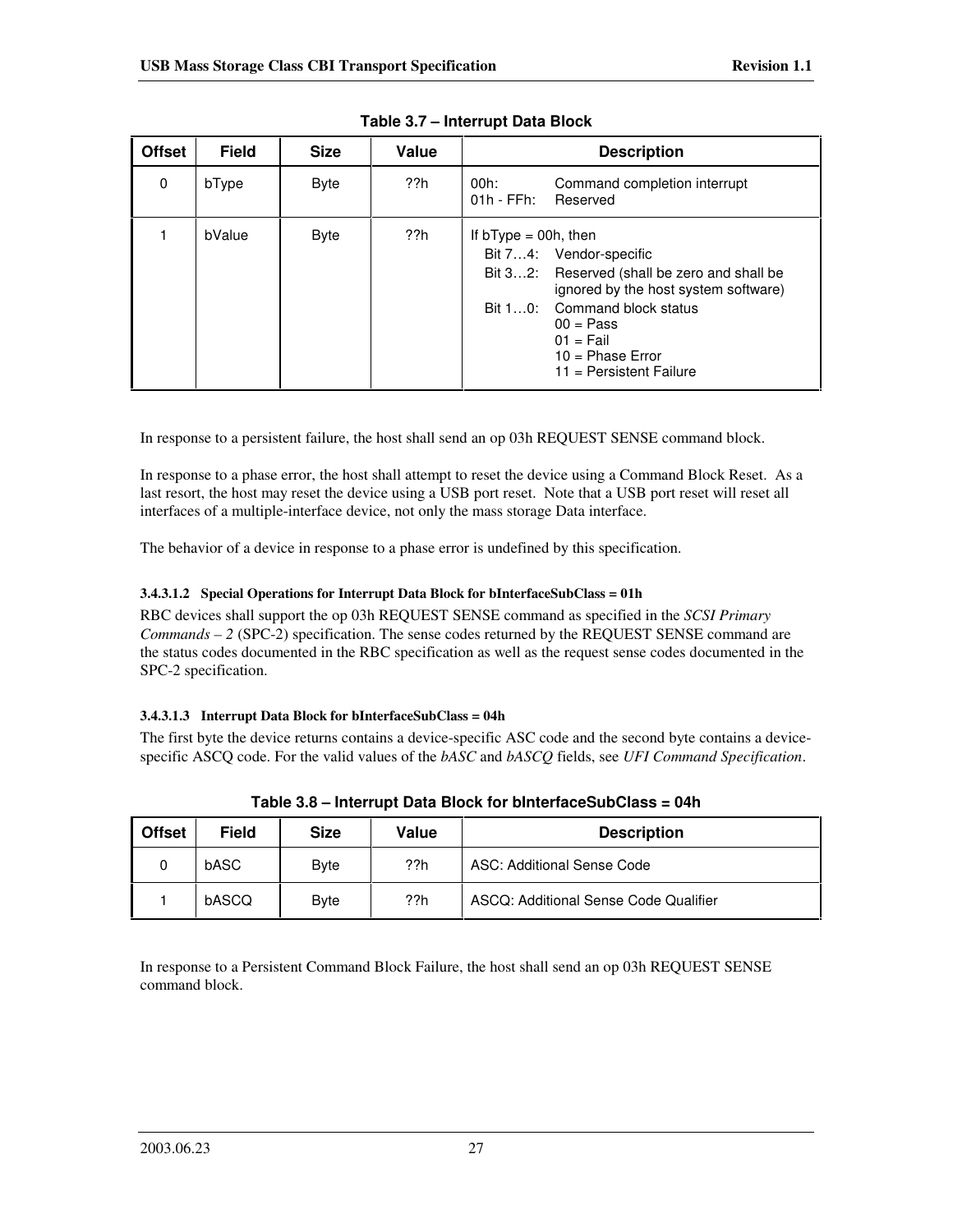# **4. Requests**

A Mass Storage device can respond to two different types of requests:

- Standard USB device requests, which perform general functions for supporting the bus and busrelated functions.
- Class specific requests, which cause the device to transfer data to or from the device.

A Mass Storage device shall support all of the required standard device requests described in Chapter 9 of the *USB Specification*.

# **4.1 Class-Specific Requests**

A CBI Mass Storage device shall support one USB class-specific request on the Control endpoint (Endpoint 0):

#### • **Accept Device-Specific Command** (ADSC)

The Accept Device-Specific Command class-specific request is used by the CBI Command Transport Protocols to send a command block from a host to a device. The ADSC setup packet has eight bytes as follows:

| <b>Byte</b> | Field                    | <b>Size</b> | Value | Description                                          |  |
|-------------|--------------------------|-------------|-------|------------------------------------------------------|--|
| 0           | bmRequestType            | Byte        | 21h   | Characteristics of request: class specific to device |  |
|             | bRequest                 | Byte        | 00h   | Device-Specific request code                         |  |
| 2           | (LSB)                    |             | 00h   |                                                      |  |
| 3           | wValue<br>(MSB)          | Word        | 00h   | reserved: zero                                       |  |
| 4           | (LSB)                    |             | ??h   | bInterfaceNumber                                     |  |
| 5           | windex<br>(MSB)          | Word        |       | reserved: zero                                       |  |
| 6           | (LSB)                    |             |       |                                                      |  |
| 7           | Word<br>wLength<br>(MSB) |             |       | ????h   Command Transport Data size in bytes         |  |

## **Table 4.1 - Accept Device-Specific Command**

**bmRequestType** denotes this request as a class specific request from the host to the interface.

**Table 4.2 - ADSC bmRequestType**

|             | D7        | D <sub>6</sub> | D <sub>5</sub> | D <sub>4</sub> | D <sub>3</sub> | D <sub>2</sub> | D <sub>1</sub> | D <sub>0</sub> |  |
|-------------|-----------|----------------|----------------|----------------|----------------|----------------|----------------|----------------|--|
| <b>Desc</b> | Direction | Type           |                | Recipient      |                |                |                |                |  |
| Value       | U         | ັບ             |                |                | 0              | U              | 0              |                |  |